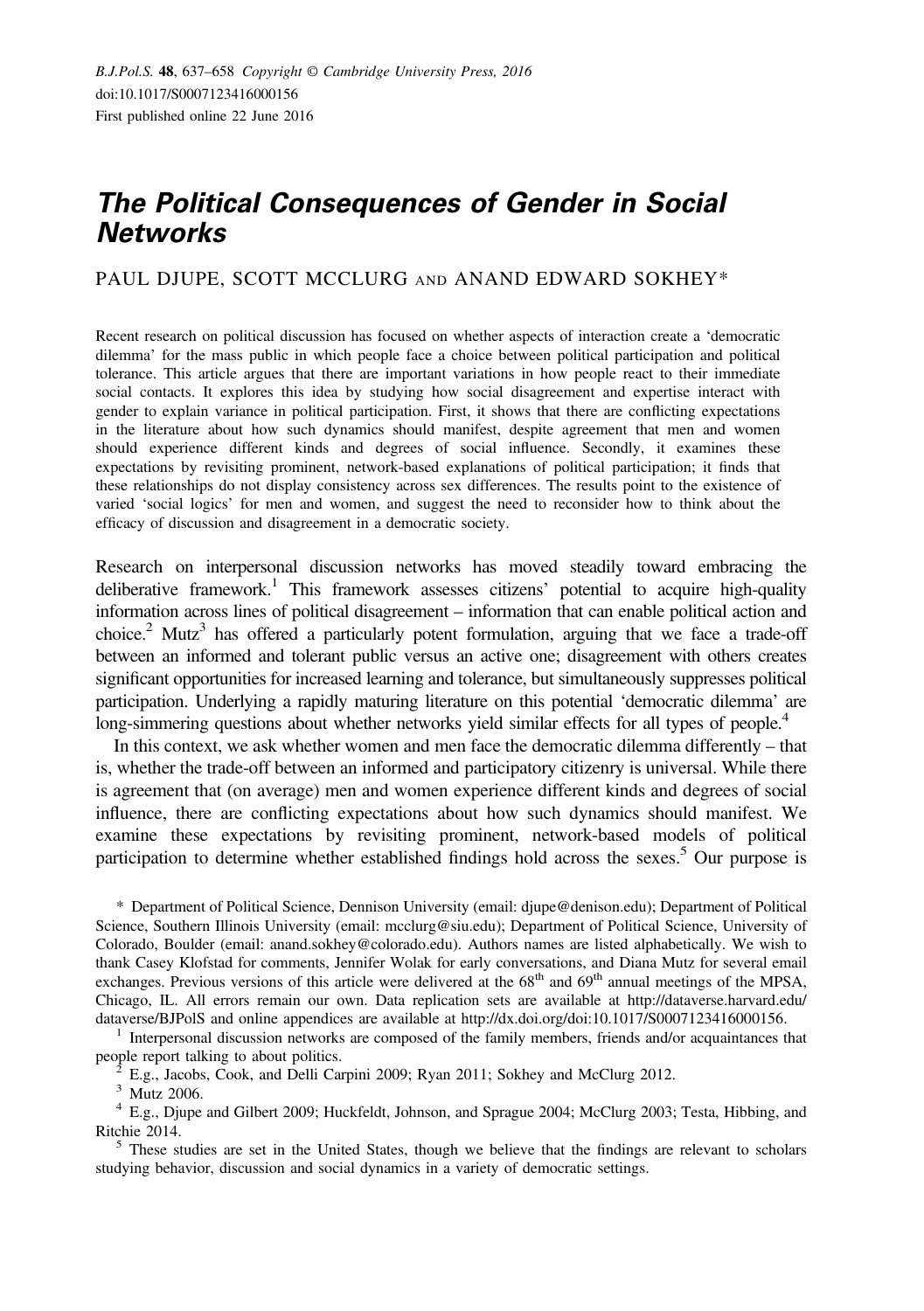not to criticize these models and their relationship to each other, but to demonstrate that the received wisdom about their conclusions may differ as a function of gender.

Our results point toward the existence of varied 'social logics' for men and women that change how we think about the efficacy of discussion and disagreement in a democratic society. Across studies, we find that exposure to socially supplied expertise is a more consistent benefit to women than men. However, we uncover inconsistent gender-based differences in effects from interpersonal disagreement. Thus the findings present a different sort of 'mixed bag' for democratic functioning: we do not necessarily observe a fundamental trade-off between disagreement and participation,<sup>6</sup> but also cannot claim that social expertise is a universal 'good' when it comes to addressing participatory deficits.<sup>7</sup> This leads us to consider how social environments intersect with ascriptive characteristics to ameliorate or exacerbate political inequality.

Ultimately, our effort is important for two reasons. First, while previous empirical work shows substantial, gender-based political inequities in information stocks<sup>8</sup> and rates of participation, $9$  our findings demonstrate that social ties are not automatic barriers to greater female involvement in politics. If women reacted negatively to social network stimuli and men did not, it would be yet another barrier to gender equity in the (American) political system. But this is not what we find. Instead, we find women drawing on political expertise at higher rates than men, which helps remediate the gender gap. Secondly, we demonstrate that network models need to consider the interaction between receiver traits and social environments. To date, the literature has focused attention on demonstrating differences in the *construction* of men's and women's networks<sup>10</sup> – that is, in the particular supply of discussion partners in networks. Though we are not the first to consider heterogeneous responses to social stimuli,<sup>11</sup> we bring gender squarely into focus by documenting the degree to which men and women respond differently to socially supplied information.

#### SOCIAL COMMUNICATION AND THE FOUNDATIONS OF THE DEMOCRATIC DILEMMA

Communication in personal discussion networks is hypothesized to hold important consequences for participation in politics. As noted, the important questions have been framed most prominently by Diana Mutz,<sup>12</sup> who calls attention to conversations that cross lines of political difference in the United States (she labels these 'cross-cutting discussions', though elsewhere they are called political disagreements).<sup>13</sup> Mutz concludes that there is a democratic dilemma in which exposure to disagreement assists opinion formation, moderation and tolerance, but does so at the expense of participation due to the creation of ambivalence and social pressures.

While there is some debate about whether,  $14$  and under what conditions, socially experienced disagreement tends to depress participation,<sup>15</sup> others have found that different elements of

- 
- 
- 
- 

<sup>6</sup> Mutz [2006.](#page-20-0)<br>
<sup>7</sup> McClurg [2006a](#page-20-0).<br>
<sup>8</sup> Atkeson and Rapoport [2003](#page-18-0); Delli Carpini and Keeter [1996](#page-18-0).<br>
<sup>9</sup> Burns, Schlozman, and Verba [2001.](#page-18-0)<br>
<sup>10</sup> E.g., Huckfeldt and Sprague [1995;](#page-19-0) McClurg, Wade, and Wright-Phillips 2013.<br>
<sup>1</sup>

<sup>13</sup> Huckfeldt, Johnson, and Sprague [2004](#page-19-0); Klofstad, Sokhey, and McClurg [2013](#page-19-0); Leighley [1990;](#page-19-0) see also Berelson, Lazarsfeld, and McPhee [1954.](#page-18-0)<br><sup>14</sup> Leighley [1990](#page-19-0).<br><sup>15</sup> Djupe and Gilbert [2009](#page-18-0); Klofstad, Sokhey, and McClurg [2013;](#page-19-0) McClurg [2006b.](#page-20-0)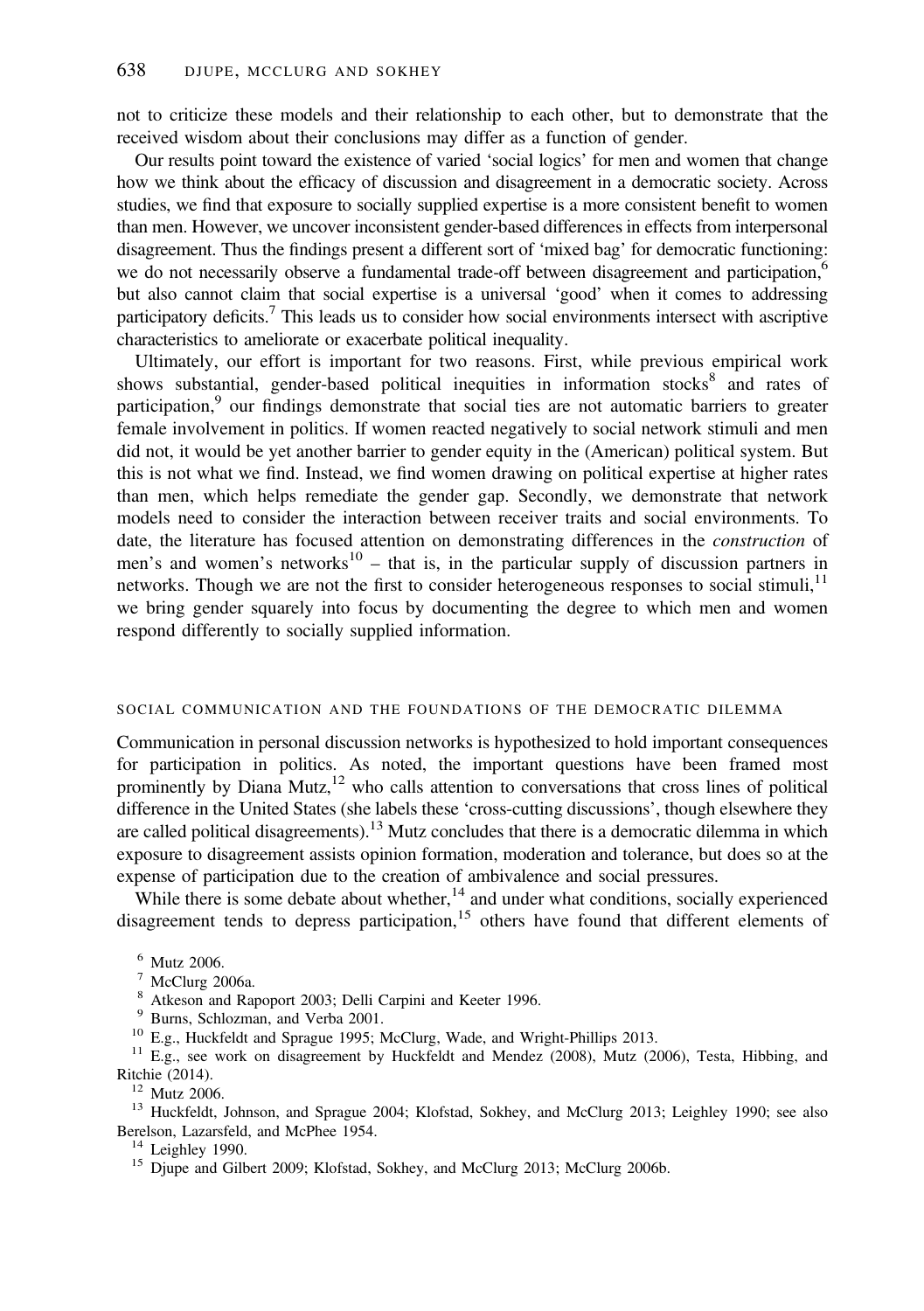network interactions increase participation. The central argument along these lines has been a recognition that networks facilitate participation by giving people opportunities to learn about politics through political talk,  $16$  especially with people who know a lot about politics.<sup>17</sup>

Underlying this research is a single-minded focus on how people's behavior is a consequence of characteristics of personal discussion networks, such as how much political disagreement and expertise they involve. That is, most network approaches to understanding citizen politics depend on information flow, and in particular, focus on the availability of specific types of information.<sup>18</sup> This research devotes considerable attention to issues of network construction – studying discussant selection,<sup>19</sup> network size,<sup>20</sup> discussion frequency,<sup>21</sup> communication quality,<sup>22</sup> disagreement<sup>23</sup> and network structure.<sup>24</sup> Less attention has been given to the study of response – that is, the impact of such communication conditional on types of people with different characteristics.<sup>25</sup> Few scholars have focused on how people may *respond differently to* the information contained in their personal discussion networks. Some work has added levels of complexity, observing at least some of the interactions between network exposure and responsiveness to social information.<sup>26</sup> However, most efforts have mainly focused on interaction among aspects of the network, rather than on heterogeneous individual responses to networks grounded in personal characteristics.

### THE GENDER BASIS OF SOCIAL INFLUENCE

To better understand the role that recipient characteristics play in conditioning network effects, we focus on the differences between men and women. We make this choice for two reasons. First and most simply, gender gaps in engagement are an important and interesting political phenomenon in politics. Secondly, gender is an especially promising avenue for studying the interaction between networks, recipient characteristics and political participation. This is supported by empirical research from across the social sciences, which finds that men and women have differently composed social worlds, and that they experience these worlds differently. These differences – demonstrated in terms of personality and patterns of social, economic and political engagement – should be closely connected with the forces of social influence experienced by men and women. In the following sub-sections, we discuss two ways in which heterogeneity in political participation by men and women may be the result of interpersonal discussion networks.

<sup>16</sup> Kenny [1992](#page-19-0); Lake and Huckfeldt [1998](#page-19-0); McClurg [2003;](#page-20-0) Rolfe [2013](#page-20-0).<br><sup>17</sup> Huckfeldt [2001](#page-19-0); McClurg [2006a](#page-20-0); Richey [2008](#page-20-0).<br><sup>18</sup> Beck [1991;](#page-18-0) Berelson, Lazarsfeld, and McPhee 1959; Books and Prysby 1991; Gilbert [1993;](#page-18-0) Huckfeldt<br>19

- 
- 
- 
- 

<sup>19</sup> Huckfeldt and Sprague [1987.](#page-19-0)<br>
<sup>20</sup> Leighley [1990.](#page-19-0)<br>
<sup>21</sup> Lake and Huckfeldt [1998](#page-19-0); Mendez and Osborn [2010.](#page-20-0)<br>
<sup>22</sup> Huckfeldt et al. [1998a;](#page-19-0) Huckfeldt et al. [1998b](#page-19-0); Huckfeldt, Sprague, and Levine [2000](#page-19-0).<br>
<sup>23</sup> Leighley [1990;](#page-19-0) heterogeneity in responses to disagreement (Huckfeldt and Mendez [2008](#page-19-0); Huckfeldt and Sprague [1995;](#page-19-0) Mutz [2006;](#page-20-0) Testa, Hibbing, and Ritchie [2014](#page-21-0); Ulbig and Funk [1999\)](#page-21-0), and more recent work linking personality to political discussion (e.g., Gerber et al. [2012](#page-18-0); Mondak [2010](#page-20-0)) has acknowledged the potential for differences in response (e.g., Lyons et al. [forthcoming](#page-20-0)).<br><sup>26</sup> Huckfeldt, Johnson, and Sprague [2004](#page-19-0). See also Djupe and Gilbert ([2009\)](#page-18-0), Huckfeldt et al. (1998) and

McClurg ([2006b](#page-20-0)) for related takes on social influence conditioned on the broader social context.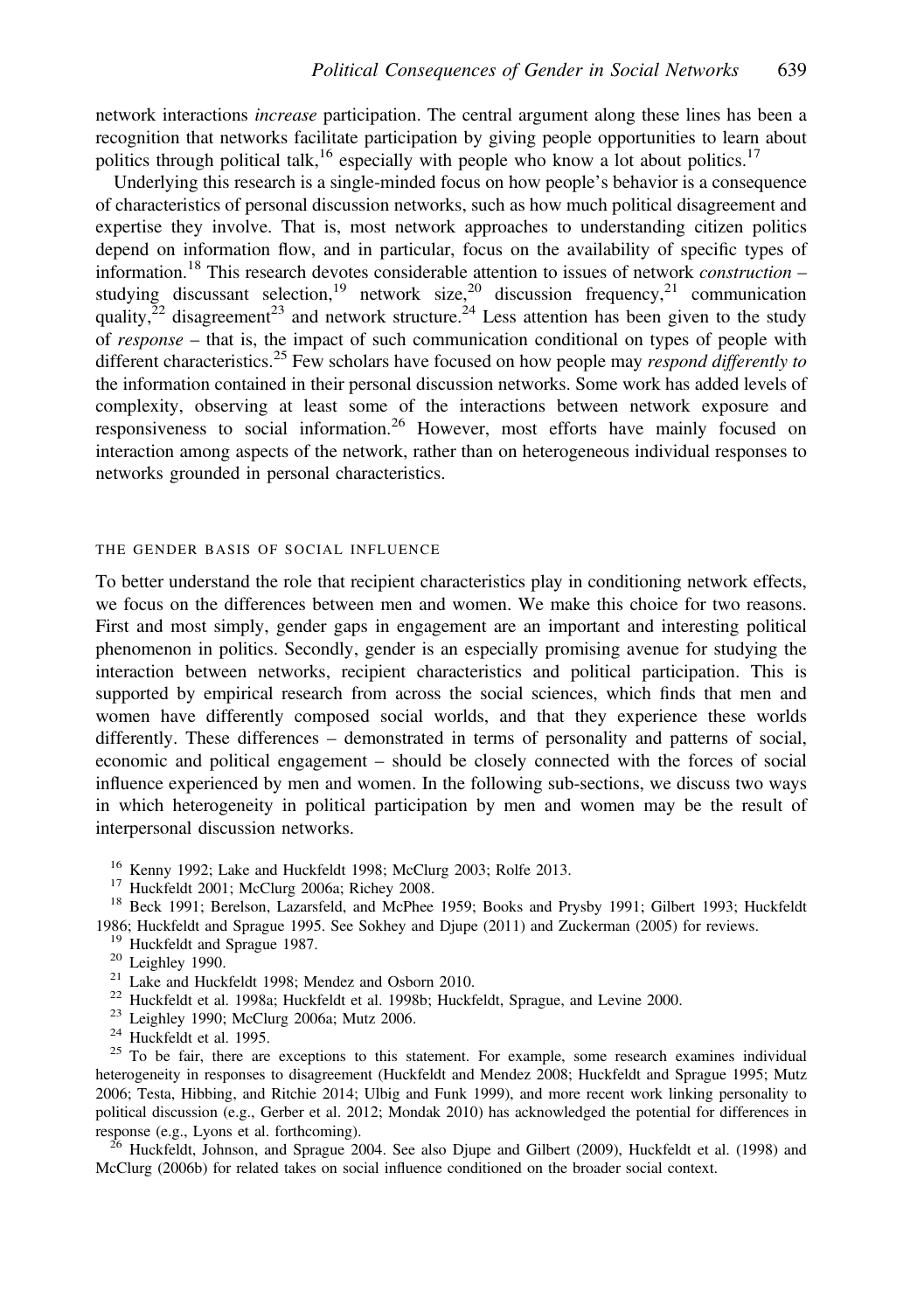# Exposure to Social Information

The first way that networks may variously affect the behavior of men and women is through the information contained in them. On this point, work from across the social and behavioral sciences complements extant political science efforts.<sup>27</sup> Men and women have equally sized 'important matters' support networks,<sup>28</sup> but women's core networks tend to be populated with family at higher rates. From this perspective, differences in the composition of the network are driven by a combination of the structural locations of men and women,<sup>29</sup> and differences in the priority (or choice) of maintaining close relationships.<sup>30</sup> Evidence supporting this statement is extensive. Generally speaking, women's social networks are more homophilous, $31$  as are their associational connections.<sup>32</sup> These patterns appear to be related to findings that women tend to trust those with whom they have direct relationships, while men display more trust of those with whom they share group affiliations. $33$ 

More directly connected to politics, Huckfeldt and Sprague<sup>34</sup> examine spousal pairs, presenting a blended structural-choice perspective on gendered network construction. Among spouses, men are less likely than women to name their spouse as a discussant, and tend to perceive their spouse as less politically competent – a finding that holds beyond spousal pairs.<sup>35</sup> This translates into reduced political discussion rates with women, since the political expertise of a discussant is a strong predictor of whether a discussion takes place.<sup>36</sup> Note, however, that while husbands may not name wives, wives still name husbands. One consequence of women having high numbers of men as political discussion partners is that women also tend to have greater access to (at least perceived) political experts than men.<sup>37</sup> Thus if women can borrow the network of a 'strategic partner', they can still gain access to participatory resources.<sup>38</sup> The larger point is that women may have access to political resources via their networks that they might not otherwise choose, and hence men's and women's political networks may not be as distinct as they might otherwise be, based on choice alone.

# Responses to Social Networks

Just as men's and women's networks may have different compositions, men and women may respond differently to the information provided by these social contacts. A promising avenue of research highly relevant to this idea of a gender-based response comes from studies of personality. Numerous scholars have found gender differences in the 'Big 5' inventory of personality traits.<sup>39</sup> Men tend to score higher on assertiveness and openness to ideas, whereas women tend to score higher on agreeableness, extraversion, openness to feelings and anxiety.<sup>40</sup>

- 
- 
- 
- 
- 
- 
- 
- 
- 
- 
- 
- 
- <sup>27</sup> See Djupe and Sokhey ([2014\)](#page-18-0) for an overview.<br>
<sup>28</sup> Marsden [1987;](#page-20-0) Moore [1990.](#page-20-0)<br>
<sup>28</sup> Moore 1990.<br>
<sup>30</sup> Moore 1990.<br>
<sup>30</sup> E.g., Gilligan [1982](#page-20-0).<br>
<sup>31</sup> Huckfeldt and Sprague [1995](#page-19-0); McPherson, Smith-Lovin, and Cook [2001](#page-18-0); Rid

nations, though exactly why this is the case is of some dispute (see Schmitt et al. [2008](#page-20-0); Wood and Eagly [2002](#page-21-0)).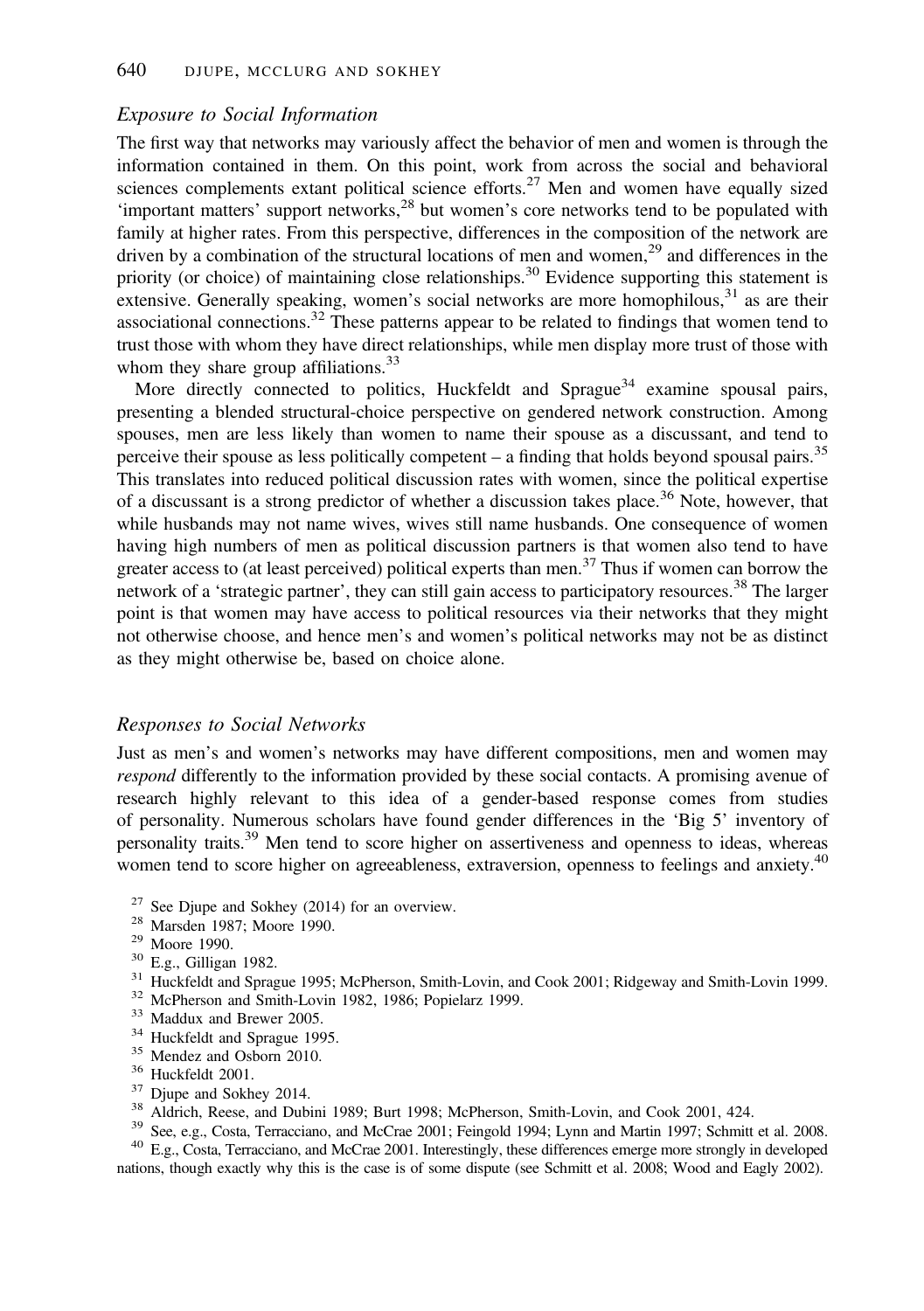Importantly, the traits on which women score higher, especially agreeableness and extraversion, are the same ones that would predict sensitivity to social pressure.<sup>41</sup> A wide variety of supportive evidence buoys this perspective in other literatures, including strands of feminist theory,  $42$ research on gender and public opinion,  $43$  and studies of risk taking  $44$  and negotiation.  $45$ 

Based on this literature, there are three reasonable – and at times conflicting – conclusions to draw from these assessments of personality difference. First, women may be more susceptible to social influence since men are more willing to take social risks, fight and brook disagreement. Consequently, we might expect to see larger network effects for women across the board. Secondly, given their personality differences with respect to agreeableness, women may be particularly sensitive to disagreement. Therefore we might expect women to *experience a larger* suppressing effect from network disagreement when it comes to political participation. However, contrary to the last hypothesis, it is possible that women's conflict avoidance will translate into a reduced susceptibility to disagreement. That is, a drive to avoid conflict may entail ignoring dissonant signals. Thus we might expect women to *experience a smaller* suppressing effect of disagreement when it comes to participation. Thirdly, since men downplay expertise (especially women's), and because women might be more susceptible to social influence more generally, we might expect that the positive effects of network expertise on participation should be greater for women.

#### ANALYSIS OVERVIEW

We examine whether the construction of (and responses to) social networks follow gendered patterns in the context of three previous, high-profile studies. After first examining the construction of men's and women's social networks, we replicate and extend Mutz's analysis of the American component of the 1992 Cross-National Election Study (CNES).<sup>46</sup> This early study was important because it called attention to the impact of political disagreement on participation. We then replicate and extend McClurg's investigation of participation using 1996 Indianapolis–St. Louis Study data, in which the concept of network expertise is introduced as a counterweight to political disagreement.<sup>47</sup> Finally, we look for additional confirmation of gender dynamics with the more contemporary data of the 2008–09 American National Election Studies (ANES) panel study, following Klofstad, Sokhey and McClurg's discussion of different measures of disagreement.<sup>48</sup> In each case, we interact gender with the key social network

<sup>41</sup> Eagly and Wood 1991; Feingold [1994.](#page-18-0) Two studies find evidence that some aspects of the Big 5 personality traits are related to exposure to disagreement in networks. Mondak ([2010\)](#page-20-0) reports that more agreeable people have less disagreement as network size increases, and that extraverted people do not shy away from disagreement. Mondak also finds that gender moderates the effect of extraversion on the desire to engage in discussion before forming opinions, with men expressing less interest in discussion the more extraverted they are (2010, 143). Gerber et al. ([2010\)](#page-18-0) find select effects of personality traits as they interact with agreement to shape rates of discussion. The results are nuanced, and in their analysis the traits that appear most proximate to affecting

political discussion are extraversion and openness.<br><sup>42</sup> E.g., Belenky et al. [1986](#page-18-0); Gilligan [1982.](#page-18-0)<br><sup>43</sup> E.g., Atkeson and Rapoport [2003;](#page-18-0) Conover [1988;](#page-18-0) Kaufman and Petrocik [1999](#page-19-0); Ulbig and Funk [1999.](#page-20-0)<br><sup>44</sup> Bromiley and Curle

<sup>46</sup> Mutz [2002.](#page-20-0)<br><sup>47</sup> McClurg [2006a.](#page-20-0)<br><sup>48</sup> Klofstad, Sokhey, and McClurg [2013](#page-19-0). All models for the 2008–09 ANES are weighted (using the wave 11 cumulative late panel weight, 'wgtL11'), as is urged in the study's documentation (2008–09 ANES Panel Study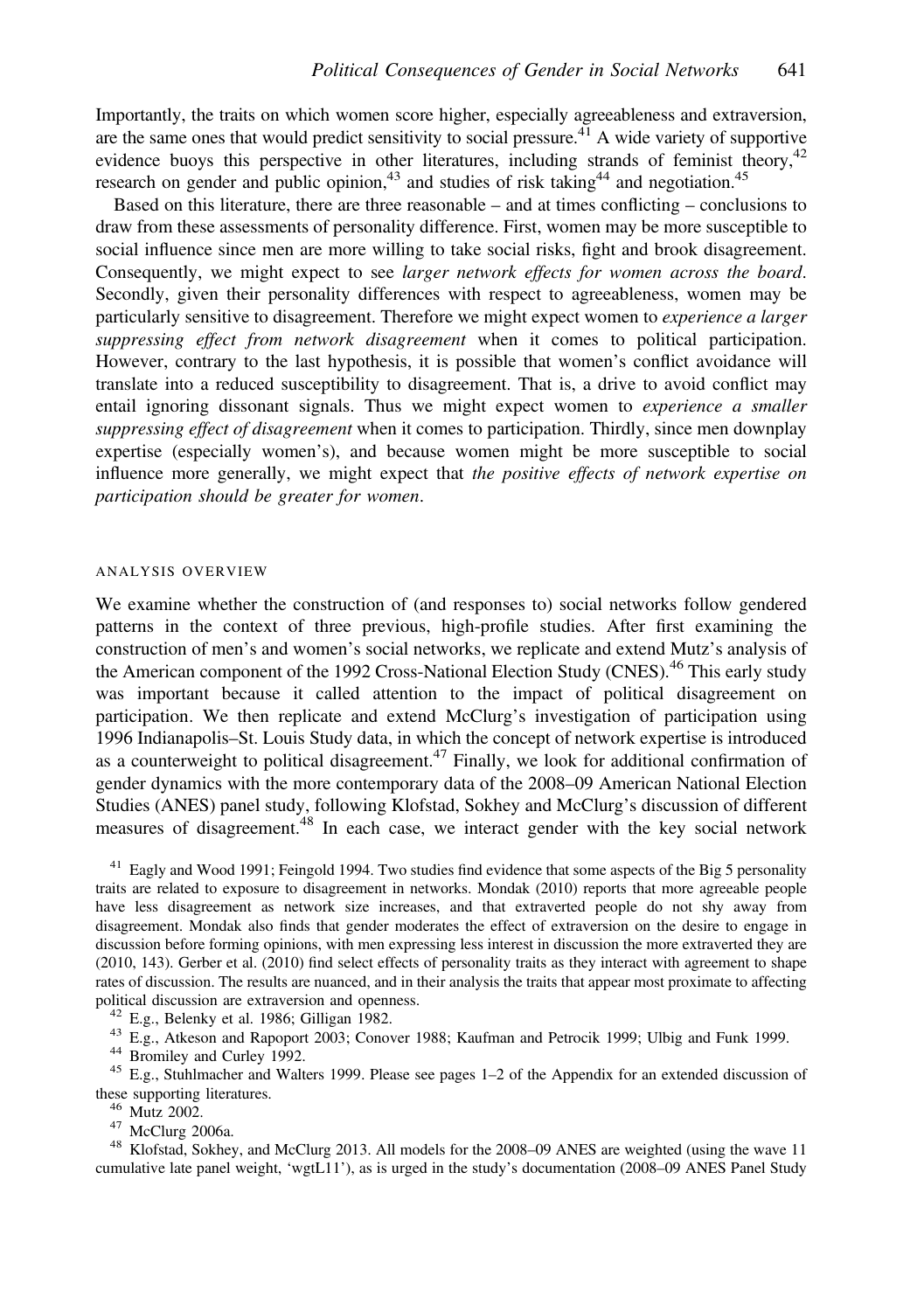variables so we can assess whether the effects for men and women are different from 0, and whether they are different from one another.<sup>49</sup>

Our primary focus in replicating and extending these studies is to advance a conversation about gender and social influence. In that sense, looking for the presence and significance of gendered patterns across three very different, prominent studies is a strength of our approach. Since the datasets span different elections, use different name generators, contain different measures of disagreement and expertise, and represent different populations (the Indianapolis-St. Louis (ISL) study is from two communities), they allow us to reconsider claims of sample-level effects. Thus our focus is on the contribution of gender and its interaction with networks, not whether the measures of network traits yield the same effects across the models. Indeed, the considerable data and design differences require us to exercise caution in making any conclusive statements about network effects in mass publics more generally.

#### RESULTS: NETWORK CONSTRUCTION

We begin with a brief comparison of the construction of men's and women's networks using these three datasets. Table 1 shows the differences in the number of discussion partners (network size), levels of discussion, levels of disagreement and access to political expertise

#### (F'note continued)

Methodology Report and User's Guide, page 89). We also present unweighted estimates of these models (and additional robustness checks) on pages 21 and 26 in the Appendix (the results are very similar). Weights are not applied to the 1996 ISL and 1992 CNES analyses, as they are not available for those studies.<br><sup>49</sup> Interaction tests on these specifications were conducted in *Stata* 12 and 13 using the 'margins' suite of

commands, and following the recommendations of Berry, DeMeritt, and Esarey ([2010](#page-18-0)), Berry, Golder, and Milton [\(2012\)](#page-18-0), Brambor, Clark, and Golder [\(2006](#page-18-0)) and Kam and Franzese ([2007](#page-19-0)). One important recommendation they share – noted especially in the Berry, DeMeritt, and Esarey [\(2010\)](#page-18-0), Berry, Golder, and Milton ([2012](#page-18-0)) and Brambor, Clark, and Golder ([2006](#page-18-0)) treatments – is that looking only at the significance test on the interaction term in models is potentially deceptive, particularly in the case of limited dependent variables (Berry, DeMeritt, and Esarey [2010;](#page-18-0) Berry, Golder, and Milton [2012,](#page-18-0) 8). That is, while the coefficient on the interaction term in 'regular' (ordinary least squares) regression does gives a sense of the degree to which two variables condition one another, one must look beyond the significance of this term to evaluate support for an interaction – there may be portions of the range of an interaction for which the effect is distinguishable at conventional levels. This cannot be evaluated by simply looking at the summary test statistic for the product term coefficient in the model. Further, in evaluating support for theories positing interaction, Berry, Golder, and Milton ([2012](#page-18-0)) remind us that one should also consider the substantive size of the interaction and the number of cases located in the portions of the range of the interaction where a significant effect is present. Importantly – and of direct relevance to the (count) models we estimate in this article – Berry, DeMeritt, and Esarey [\(2010\)](#page-18-0) and Berry, Golder, and Milton ([2012](#page-18-0), 8) also note that in the case of limited dependent variables, the coefficient on the product term itself is considerably less informative when it comes to evaluating interactive hypotheses. When researchers are interested in evaluating probabilities/predicted counts from models that constrain outcomes using typical link functions (e.g., logit, probit, log-link), marginal effects depend on the values of all the independent variables in the model; the 'compression' that becomes built into the data-generating process means that there will be interactive effects between variables aside from those introduced by the interactive term included in the model specification (Berry, DeMeritt, and Esarey [2010](#page-18-0), 254). Researchers must evaluate marginal effects for the variables involved in the interaction, while incorporating information on the values of the other independent variables. A statistically significant (or large) coefficient on the product term is not a necessary condition for a substantively meaningful interaction, though a non-zero coefficient on the interaction term allows the researcher to conclude that interactive effects are at least partly variable specific (Berry, DeMeritt, and Esarey [2010,](#page-18-0) 255–7). In the Appendix (pages 8–24), we also present alternative specifications and numerous robustness checks, including split models by gender (Burns, Schlozman, and Verba [2001\)](#page-18-0) and fully interactive, pooled models.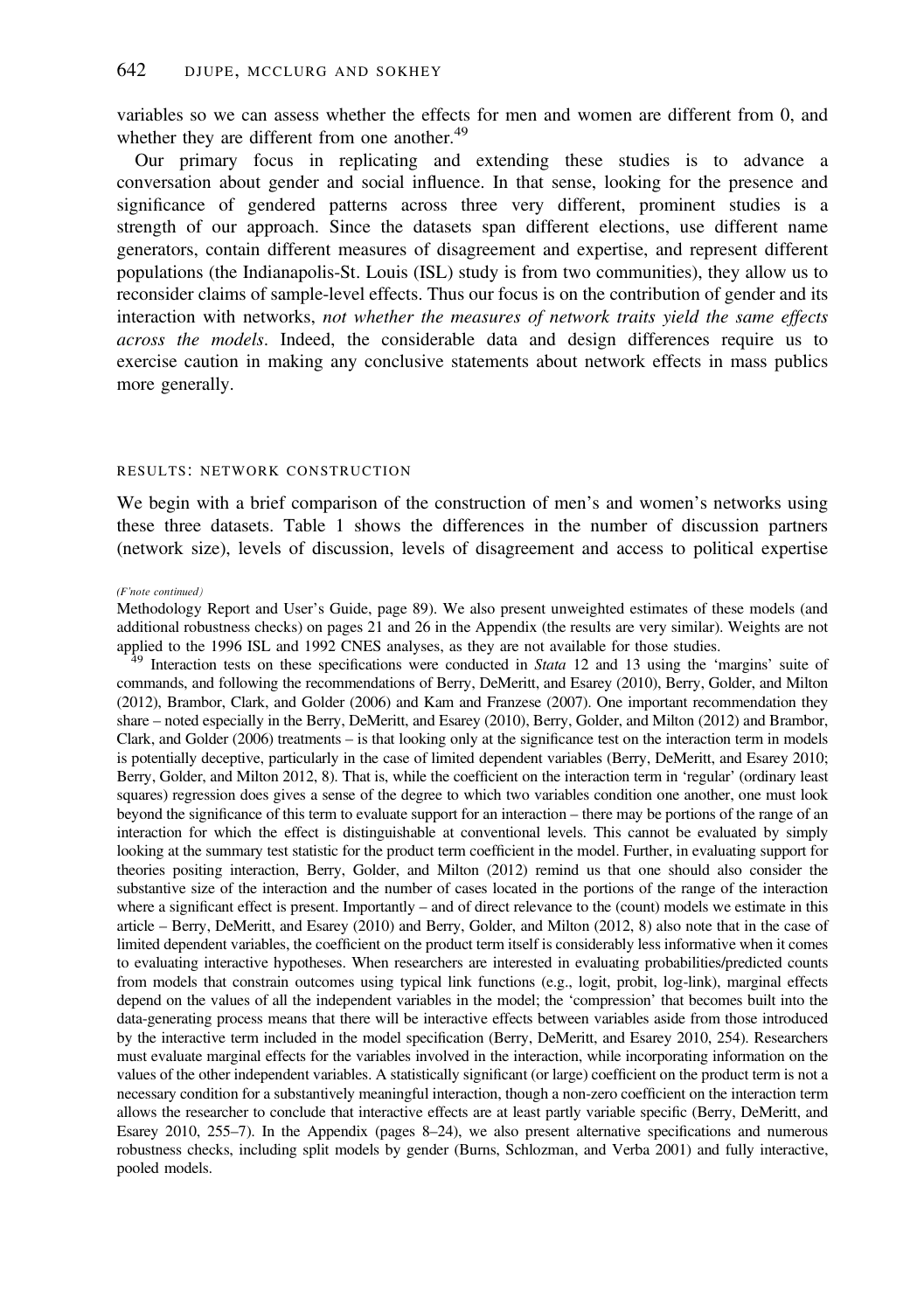|                                          | <b>1992 CNES</b> |       |                  | 1996 ISL |       |                  | 2008-09 ANES |       |      |
|------------------------------------------|------------------|-------|------------------|----------|-------|------------------|--------------|-------|------|
|                                          | Men              | Women | $\boldsymbol{D}$ | Men      | Women | $\boldsymbol{D}$ | Men          | Women | p    |
| Network size                             | 2.65             | 2.82  | 0.08             | 2.56     | 2.49  | 0.46             | 2.31         | 2.25  | 0.20 |
| Discussion <sup>†</sup>                  | 1.51             | 1.51  | 0.96             | 4.87     | 4.41  | 0.02             |              |       |      |
| $Disagreement$ <sup><math>#</math></sup> | 0.86             | 0.87  | 0.82             | 0.36     | 0.35  | 0.59             |              |       |      |
| General Disagreement                     |                  |       |                  |          |       |                  | 1.87         | 1.74  | 0.00 |
| Partisan Disagreement                    |                  |       |                  |          |       |                  | 1.04         | 0.94  | 0.07 |
| Expertise                                | 0.95             | 1.01  | 0.09             | 1.21     | 1.21  | 0.96             | 8.85         | 8.44  | 0.03 |

TABLE 1 Men's and Women's Political Networks in Three Samples

Sources: 1992 CNES, 1996 ISL, 2008–09 ANES.

Note: p-values are for t-tests.

†The 2008–09 ANES did not ask about the frequency of network discussion. Estimates presented are from unweighted t-tests. Weighted bivariate regressions produce similar patterns, both in terms of substance and statistical significance.

‡For 1992, higher denotes more disagreement, following Mutz ([2002\)](#page-20-0); for 1996, this is the portion of agreeing dyads, following McClurg (2006). The 2008–09 ANES measures are presented in a lower row and higher indicates more disagreement.

\*For the CNES, this is the number of experts in the network; for 2008–09, this is the average level of formal education (0–14) in the network.

across the three datasets used.<sup>50</sup> The results do not consistently support the notion that men's and women's networks are differently composed. Women's political networks are *not* significantly smaller – they are statistically indistinguishable from men's in two datasets and marginally larger in the 1992 CNES. There is suggestive evidence that women's networks host less political discussion, but this is only statistically significant in the 1996 ISL (and was not asked in the 2008–09 ANES). Perhaps most interestingly, we see that women seem to generally face as much disagreement as men do, though in the 2008–09 ANES, men's networks contain just a bit more disagreement, regardless of the measurement strategy (we discuss these measures below). We see these patterns despite consistent findings that women have higher levels of conflict avoidance and agreeableness.<sup>51</sup> The results are equivocal about women's access to socially supplied expertise: it is higher in 1992, indistinguishable in 1996 and lower in 2008 (though this too is a bit different – a measure of the formal education of discussants and not their perceived political expertise – please see the Appendix). Further, Djupe and Sokhey report that women's access to expertise is higher in the 2000 ANES sample.<sup>52</sup> Together, these inconsistent findings do not support a conclusion that women and men purposefully construct their social worlds differently – women's networks do not appear to be smaller and more homogenous in these studies. Instead, this pattern is consistent with work on the 'gender system', which notes that interaction across genders is extensive, even as it justifies inequality to some participants.<sup>53</sup> Of course, these results do not eliminate the possibility that men and women *respond* to their networks differently, which is what the following replications and extensions are designed to assess.

<sup>50</sup> Please see pages 3–4 of the Appendix for an additional test and discussion using the 1996 ISL data. This test leverages the ISL design to compare networks from randomly assigned name generators.<br><sup>51</sup> E.g., Costa, Terracciano, and McCrae [2001](#page-18-0).<br><sup>52</sup> Djupe and Sokhey [2014.](#page-18-0)<br><sup>53</sup> Ridgeway and Smith-Lovin [1999.](#page-20-0)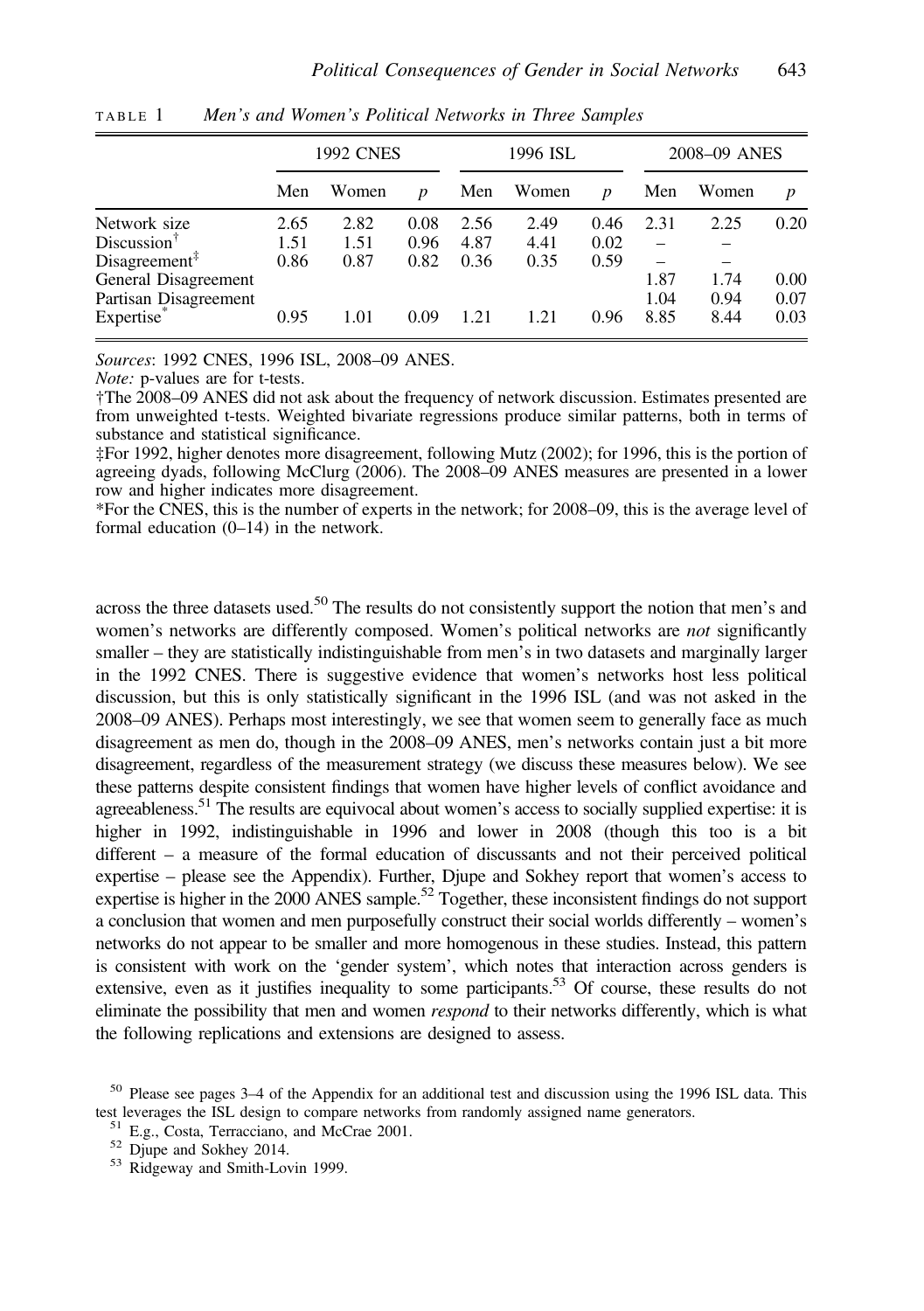# STUDY 1: CROSS-CUTTING TALK AND POLITICAL PARTICIPATION

In Mutz's original investigation of the participatory consequences of networks, she argues that disagreement depresses political involvement by creating ambivalence about political choices and stimulating feelings of conflict avoidance and social accountability.<sup>54</sup> She tests this theory with several datasets, including a study funded by the Spencer Foundation and the American component of the 1992 CNES. We focus on the second dataset, which is publically available.

To test her hypothesis, she created a measure of cross-cutting talk based on each survey respondent's perceptions of how people in their network voted.<sup>55</sup> For each discussion partner identified by the respondent, the relationship was coded 0 if the respondent believed they preferred the same presidential candidate, 1 if either the respondent or her discussant did not vote or was indifferent, and 2 if they had different preferences altogether. This measure was summed across all discussants named by the respondent to create a measure of the volume of cross-cutting discussion and served as the principal independent variable in her analysis.<sup>56</sup> The principal dependent variable is based on standard ANES questions that ask (separately) whether a respondent worked on a campaign, displayed a sign or bumper sticker, donated money, tried to persuade another person how to vote or attended any meetings/rallies. Summary statistics on all variables are reported in the Appendix.

Our replication of Mutz's analysis, estimated with a Poisson count model, is recorded in the first column of Table  $2^{57}$ . The results support precisely the same conclusions as her original article – as she hypothesized, respondents who report higher levels of exposure to 'cross-cutting' talk are less likely to participate, while those embedded in larger and more politically oriented networks (gauged with more frequent discussion) have a higher probability of involvement. Consistent with years of research, education, interest and partisan preferences affect participation (in sensible ways). Also consistent with what we know about participation,<sup>58</sup> we observe that females are less likely to participate than men.

Of greater interest to us are the results in the second column, which presents the estimates from Mutz's original model, but includes interactions between gender and the three network variables. To properly test and interpret the dimensions of the network interactions with gender, we present [Figure 1](#page-9-0). Though not all the interaction terms themselves are significant in the Table 2 models, this does not preclude significance at some portion of their ranges, or more general support for interactive effects in the case of a limited dependent variable.<sup>59</sup> Indeed, further exploration of interaction terms beyond the product term is always necessary.<sup>60</sup>

<sup>54</sup> Mutz [2002.](#page-20-0)<br><sup>55</sup> Respondents to the American component of the 1992 CNES were asked to identify up to four people with whom they discussed 'important matters'. They were also asked to identify whether there was an additional – fifth – person with whom they discussed 'political matters'. Klofstad, McClurg, and Rolfe's [\(2009](#page-19-0)) analysis of these two name generators suggests that both yield similar information.<br><sup>56</sup> Mutz includes two additional social network measures, one of which measures the size of the network and

another that captures the volume of political talk in the network. The second measure was derived by summing responses to a question asking whether the respondent talked politics with each discussant often, sometimes or never.<br><sup>57</sup> In the original article, Mutz uses an ordered probit model. As the participatory index is a count model, we

replicate using a Poisson (diagnostics did not indicate the need for a dispersion parameter), as this is a more appropriate approach for the data (Long 1997).

<sup>58</sup> Burns, Schlozman ,and Verba [2001.](#page-18-0)<br><sup>59</sup> Berry, DeMeritt, and Esarey [2010;](#page-18-0) Berry, Golder, and Milton [2012](#page-18-0); see also footnote 49.<br><sup>60</sup> Berry, DeMeritt, and Esarey [2010](#page-18-0); Berry, Golder, and Milton 2012; Brambor, Clark, and Kam and Franzese [2007](#page-19-0).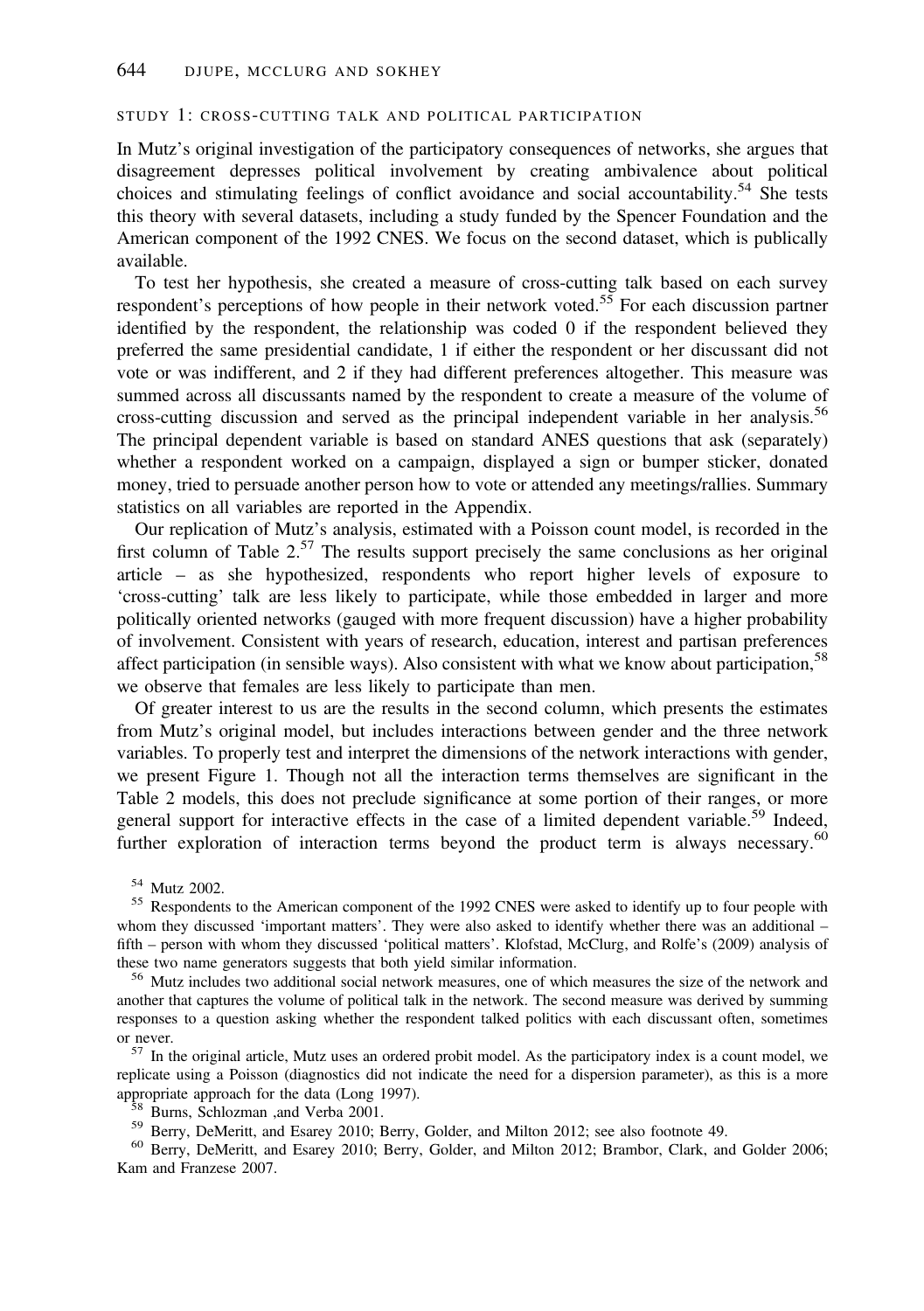|                                      |                     | Replication of 1992 CNES<br>analysis | Modeling gender 1992 CNES<br>analysis |            |  |
|--------------------------------------|---------------------|--------------------------------------|---------------------------------------|------------|--|
|                                      | $\beta^*$           | s.e.                                 | $\beta^*$                             | s.e.       |  |
| Network Variables                    |                     |                                      |                                       |            |  |
| Cross-Cutting Talk                   | $-0.15$             | $0.05**$                             | $-0.07$                               | 0.07       |  |
| Frequency of Discussion              | 0.43                | $0.07**$                             | 0.36                                  | $0.09**$   |  |
| Network Size                         | 0.15                | $0.03**$                             | 0.19                                  | $0.04**$   |  |
| <b>Control Variables</b>             | 0.27                | $0.06**$                             | 0.27                                  | $0.06**$   |  |
| Interest                             | 0.09                | $0.03**$                             | 0.08                                  | $0.03**$   |  |
| Education                            | 0.08                | $0.04*$                              | 0.07                                  | $0.04^{#}$ |  |
| Republican                           | 0.14                | $0.04**$                             | 0.14                                  | $0.04**$   |  |
| Democrat                             | $-0.00$             | $0.00^{#}$                           | $-0.00$                               | $0.00*$    |  |
| Age                                  | 0.00                | 0.02                                 | 0.00                                  | 0.02       |  |
| Income                               | 0.10                | 0.10                                 | 0.10                                  | 0.10       |  |
| White                                | $-0.18$             | $0.07**$                             | $-0.06$                               | 0.35       |  |
| Female                               |                     |                                      |                                       |            |  |
| Interactions with Gender             |                     |                                      |                                       |            |  |
| $Cross-Cutting$ Talk $\times$ Female |                     |                                      | $-0.16$                               | $0.09^{#}$ |  |
| Freq. of Discussion × Female         |                     |                                      | 0.14                                  | 0.13       |  |
| Network Size x Female                |                     |                                      | $-0.08$                               | 0.05       |  |
| Constant                             | $-2.15$             | $0.25**$                             | $-2.16$                               | $0.30**$   |  |
| N                                    | 995                 |                                      | 995                                   |            |  |
| Likelihood Ratio $\chi^2$            | 246.77 <sup>^</sup> |                                      | 253.82                                |            |  |

TABLE 2 Effect of Network Disagreement on Participation in Electoral Activities, Replication of Mutz (1992)

Source: 1992 CNES. Unweighted estimates.

\*p  $\leq$  0.05, \*\*p  $\leq$  0.01,  $\frac{4}{7}$  p  $\leq$  0.10, all two tailed tests (Poisson). ^p < 0.01, one-tailed Chi-Square test.

Thus, [Figure 1](#page-9-0) shows the marginal effects of each network variable for men and women (Panel A), and the marginal effect of gender across the range of cross-cutting talk (that is, network disagreement) in Panel  $B<sup>61</sup>$  In other words, Panel A shows whether the network effects are distinguishable from 0 for men and women, and Panel B shows whether the network effects of cross-cutting discussion for men and women are distinguishable from one another.

For men, the effect of cross-cutting talk is almost 0 and fails to achieve statistical significance (Panel A). For women, the effect is larger, statistically significant and in the expected negative direction. That is, in this sample we see evidence that cross-cutting talk has little effect on the participatory behavior of men, but depresses it for women. There is also a difference in the effect of the frequency of political talk. Although the effect is positive for both men and women, it is larger for women.<sup>62</sup>

 $<sup>61</sup>$  All marginal effect calculations – for all models presented in the article and the Appendix – hold the other</sup> variables in the model specification at their mean values. The estimated marginal, conditional effect of  $x$  on  $y$  is the first derivative of  $\hat{y}$  with respect to  $x : \frac{\partial \hat{y}}{\partial x} = \hat{\beta}_x + \hat{\beta}_{xz}z$  (Kam and Franzese 2007, 61).

 $62$  In the Appendix (Figure 2.A.1 on page 13), we examine the marginal effect of gender across frequency of discussion – there is a significant difference between men and women through the range of the measure.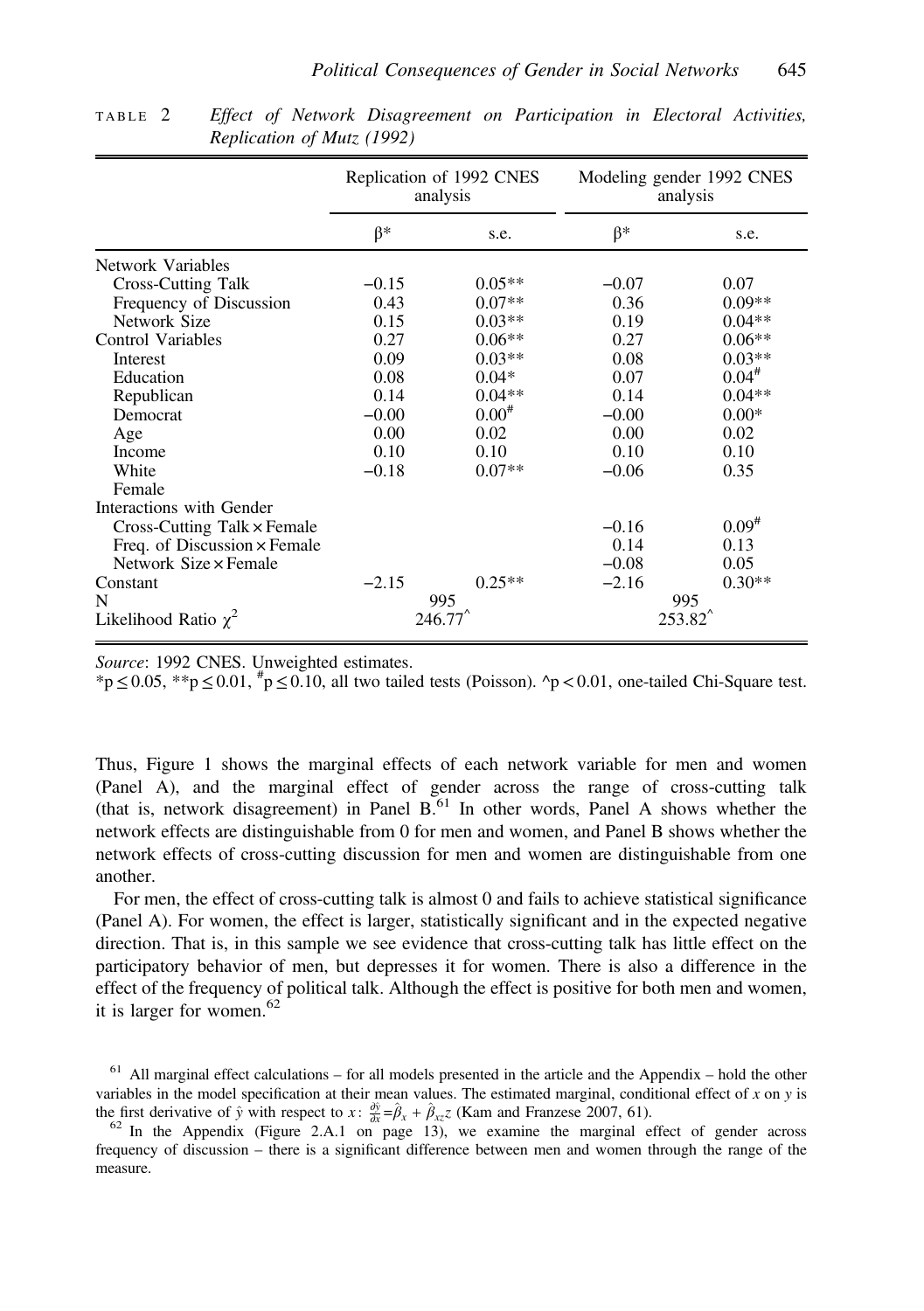<span id="page-9-0"></span>

Fig. 1. Examining gender x network interactions, 1992 CNES

Panel B allows us to assess whether the effects of cross-cutting talk are distinguishable between men and women and across what range of the measure. In short, the effects of cross-cutting talk are distinguishable for women and men in all but the most agreeable networks (leftmost part of the figure) – the distinguishable range accounts for 51 per cent of the data.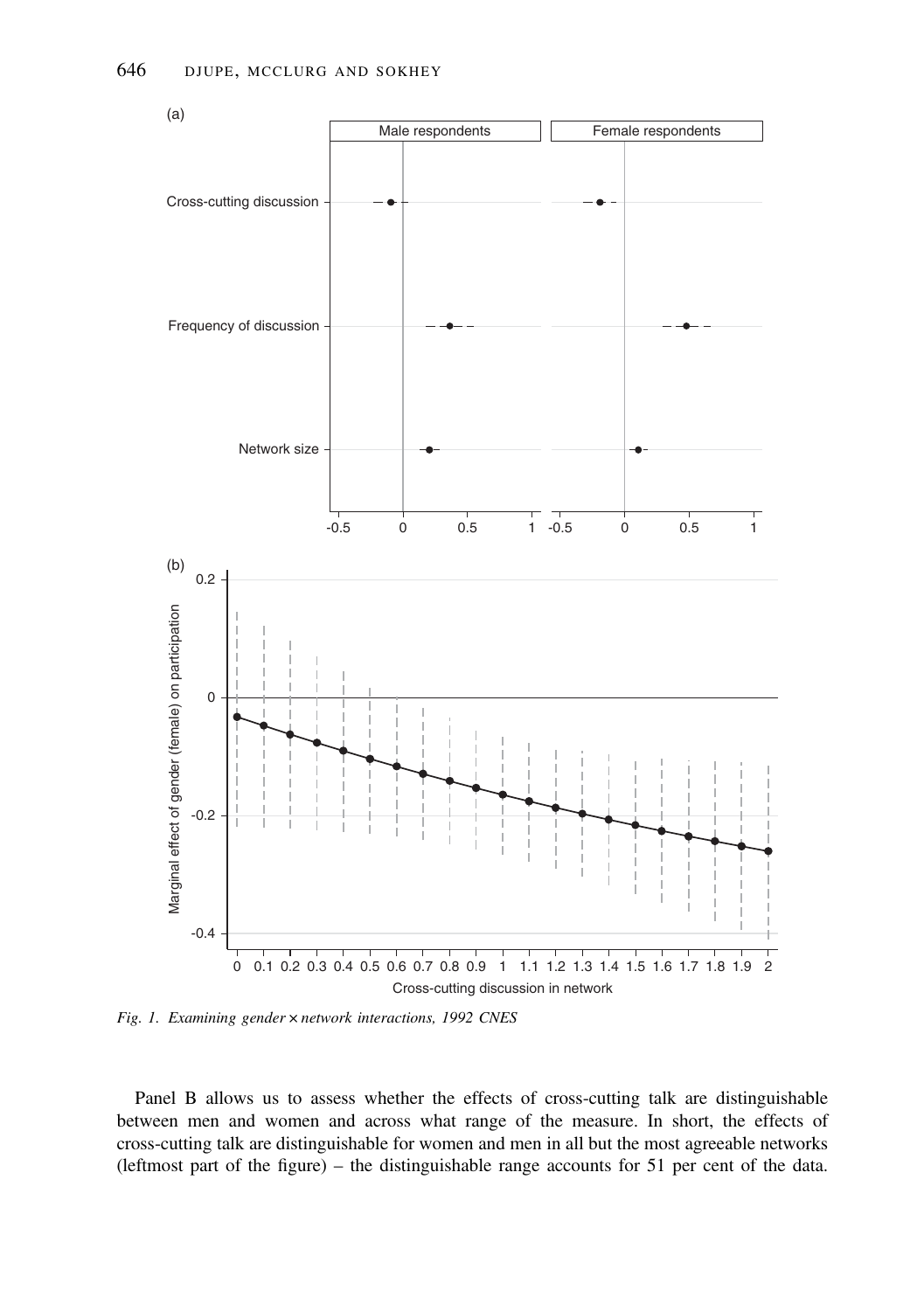The most disagreeable networks, of which there are relatively few (hence the large confidence intervals), reduce women's political activity by  $0.26$  acts compared to men.<sup>63</sup>

The results provide initial evidence that social communication affects men and women differently. Of course, this also raises interesting questions about the source of the gender gap in political participation. Burns, Schlozman and Verba argue that much of the inequality stems from differential individual resources in the form of civic skills.<sup>64</sup> And while they also emphasize the importance of 'institutional treatment' – such as the structure of family life – in producing differences in resource stocks, their handling does not consider the receipt and use of information from a social network. Our findings suggest that the gender gap in participation is related to an interaction between gender and the social information environment beyond civic skill development. This supports previous work indicating that network effects on the development of skills and the receipt of recruitment efforts are differentiated by gender and can constrain women's resource acquisition.<sup>65</sup>

# STUDY 2: SOCIALLY SUPPLIED POLITICAL EXPERTISE AND POLITICAL PARTICIPATION

In response to Mutz's argument that there is a potential trade-off between a tolerant versus a participatory citizenry, McClurg offers an additional hypothesis about social networks.<sup>66</sup> He suggests that people who have more political expertise in their social network are more likely to participate, and that this positive effect should be larger than, and hence more than make up for, the negative consequences of political disagreement. To test his argument, he draws on data from the 1996 ISL study. The principal independent variable for his analysis is based on respondents' perceptions of how much each of their discussants knows about politics, the answers to which are averaged across all discussants named by the respondent.<sup>67</sup> He also controls for political agreement by measuring the percentage of dyads that *shares* the respondent's vote preference (in his original analysis, lower scores indicate more disagreement) and levels of political talk by summing the frequency of political discussion across discussants (this is highly correlated with network size).<sup>68</sup> The principal dependent variable in his analysis is similar to Mutz's, except that he does not include whether respondents reported attempting to persuade someone how to vote as part of his participatory index. The results of our replication and extension – a negative binomial model (following McClurg's modeling strategy in the original article) – appear in Table 3.

Again our replication (first column) reaches the same conclusions as the original analysis. Respondents exposed to greater political knowledge (sophistication) in the network are more likely to participate, as are those who experience greater levels of political talk and lower levels of disagreement. The strength of a respondent's partisan predilections, the number of groups to which she belongs,<sup>69</sup> her interest in politics, her level of contact from campaigns<sup>70</sup> and her household income are also important. Gender is not significant in this specification.

<sup>63</sup> To aid in substantive interpretation, in the Appendix we also plot changes in predicted counts for the key interactions in 1992 (disagreement), 1996 (expertise) and 2008–09 (disagreement, network education).<br><sup>64</sup> Burns, Schlozman, and Verba [2001.](#page-18-0)<br><sup>65</sup> Djupe, Sokhey, and Gilbert [2007](#page-18-0).<br><sup>66</sup> McClurg [2006a.](#page-20-0)<br><sup>67</sup> Respondents were as

Huckfeldt's ([2001](#page-19-0)) analysis of this same question demonstrates, these perceptions are strongly influenced by actual levels of discussant knowledge.<br><sup>68</sup> In the Appendix, we present versions of the models with network size included as an additional control (the

same pattern of results holds). We also provide further discussion of the function of network size in these models on pages 5–7 of the Appendix.<br> $^{69}$  Leighley [1996.](#page-19-0)<br> $^{70}$  Green and Gerber [2000](#page-19-0).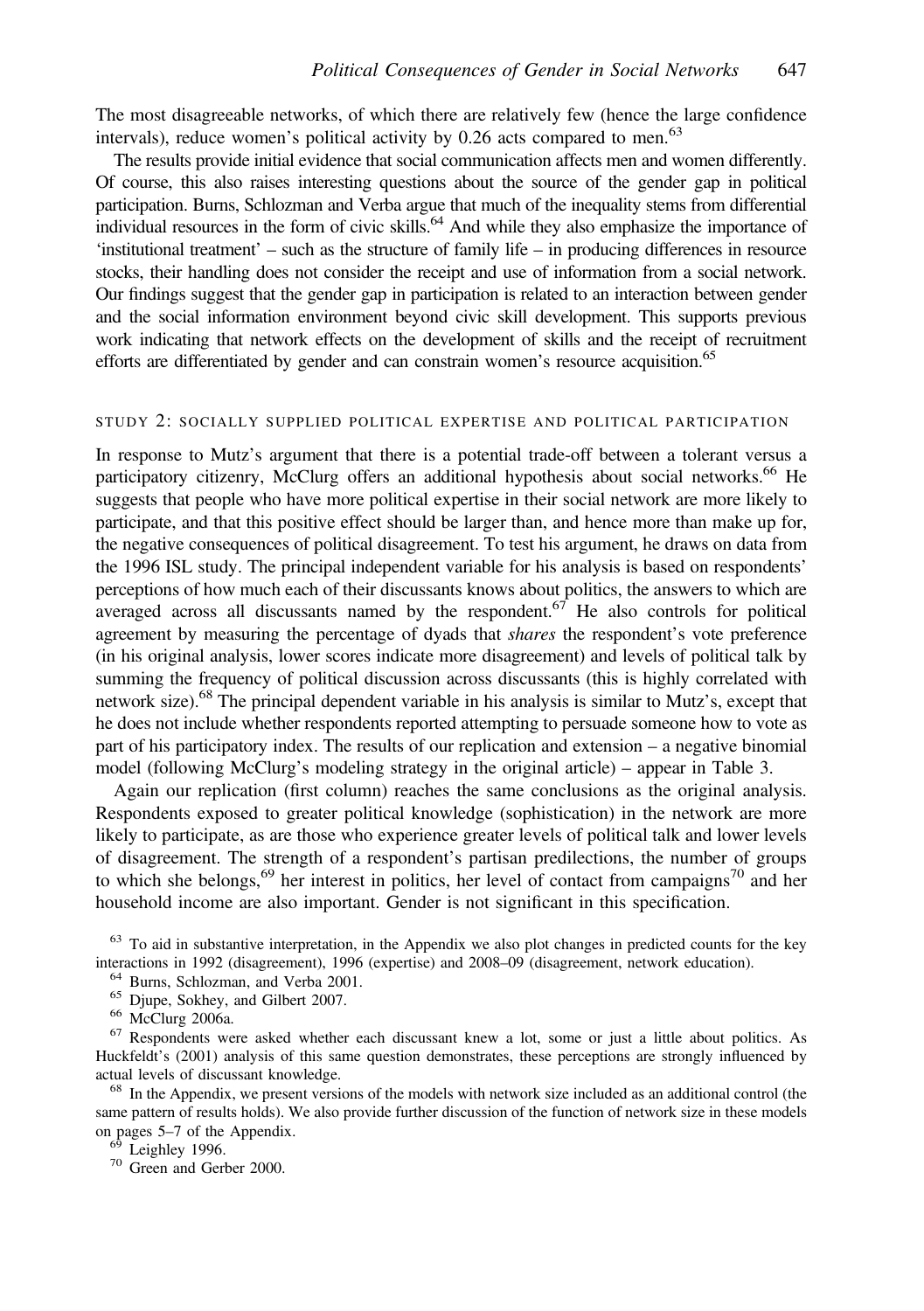|                                    |                | Replication of 1996 ISL<br>analysis | Modeling gender 1996 ISL<br>analysis |                     |  |
|------------------------------------|----------------|-------------------------------------|--------------------------------------|---------------------|--|
|                                    | $\beta^*$      | s.e.                                | $\beta^*$                            | s.e.                |  |
| Network Variables                  |                |                                     |                                      |                     |  |
| Volume of political talk           | 0.05           | $0.02**$                            | 0.03                                 | $0.02$ <sup>#</sup> |  |
| % Agreeing discussants             | 0.25           | $0.12*$                             | 0.17                                 | 0.17                |  |
| Average political knowledge        | 0.39           | $0.13**$                            | 0.11                                 | 0.19                |  |
| <b>Control Variables</b>           |                |                                     |                                      |                     |  |
| Education                          | 0.02           | 0.06                                | 0.02                                 | 0.06                |  |
| Household income                   | 0.07           | 0.04#                               | 0.07                                 | $0.04$ <sup>#</sup> |  |
| Age                                | 0.01           | $0.00*$                             | 0.01                                 | $0.00*$             |  |
| Group memberships                  | 0.15           | $0.03**$                            | 0.15                                 | $0.03**$            |  |
| Respondent knowledge               | 0.05           | 0.06                                | 0.05                                 | 0.06                |  |
| <b>Interest</b>                    | 0.49           | $0.09**$                            | 0.48                                 | $0.09**$            |  |
| Strength of partisanship           | 0.19           | $0.06**$                            | 0.19                                 | $0.06**$            |  |
| Political contact                  | 0.71           | $0.09**$                            | 0.70                                 | $0.09**$            |  |
| Female                             | $-0.12$        | 0.10                                | $-0.96$                              | $0.38**$            |  |
| Interactions with Gender           |                |                                     |                                      |                     |  |
| Vol. of political talk x Female    |                |                                     | 0.03                                 | 0.03                |  |
| $%$ Agreeing disc. $\times$ Female |                |                                     | 0.06                                 | 0.24                |  |
| Avg. political know x Female       |                |                                     | 0.46                                 | $0.26^{*}$          |  |
| Constant                           | $-5.05$        | $0.37**$                            | $-4.63$                              | $0.41**$            |  |
| N                                  | 1,122          |                                     | 1,122                                |                     |  |
| Likelihood Ratio $\chi^2$          | 270.09^        |                                     | 275.64^                              |                     |  |
| $\alpha^*$                         | $0.43^{\circ}$ |                                     | $0.41^{\circ}$                       |                     |  |

TABLE 3 Effect of Network Disagreement and Sophistication on Participation in Electoral Activities, Replication of McClurg (1996)

Source: 1996 Indianapolis-St. Louis Study. Unweighted estimates.

\*p  $\leq$  0.05, \*\*p  $\leq$  0.01,  $^{*}$ p  $\leq$  0.10, all two tailed tests. ^p < 0.001, one-tailed Chi-Square test.

Of course, we are more interested in what happens when we allow for the possibility that these network effects vary on the basis of the respondent's gender – these results appear in the second column of Table 3. Following the same practice of focusing on the marginal effects (and not just the significance of the product terms), we present [Figure 2](#page-12-0), which shows network effects for men and women compared to  $0$  (Panel A) and compared to each other for the key variable of network expertise (Panel B). From Panel A we can see that agreement<sup>71</sup> is not distinguishable from 0 for either men or women; moreover, expertise and the volume of political talk have insignificant effects for men. Among women, the effect of expertise is positive and statistically distinct from 0, while political talk has a small effect that is distinguishable from 0.

The notable conclusion from this model is that women appear to benefit from greater exposure to political information (talk) and from higher-quality socially supplied information (expertise). Importantly, the effect of expertise is clearly statistically distinguishable between

 $71$  It is convention in the literature to talk about disagreement (coded high), though McClurg ([2006a\)](#page-20-0) coded his variable so that agreement is high and disagreement low. We follow his usage of 'agreement' in this section, though the meaning is the same as with previous mentions of disagreement. It is also worth noting that McClurg (and others) sometimes refer to the political expertise of discussants as the level of 'political knowledge' in the network.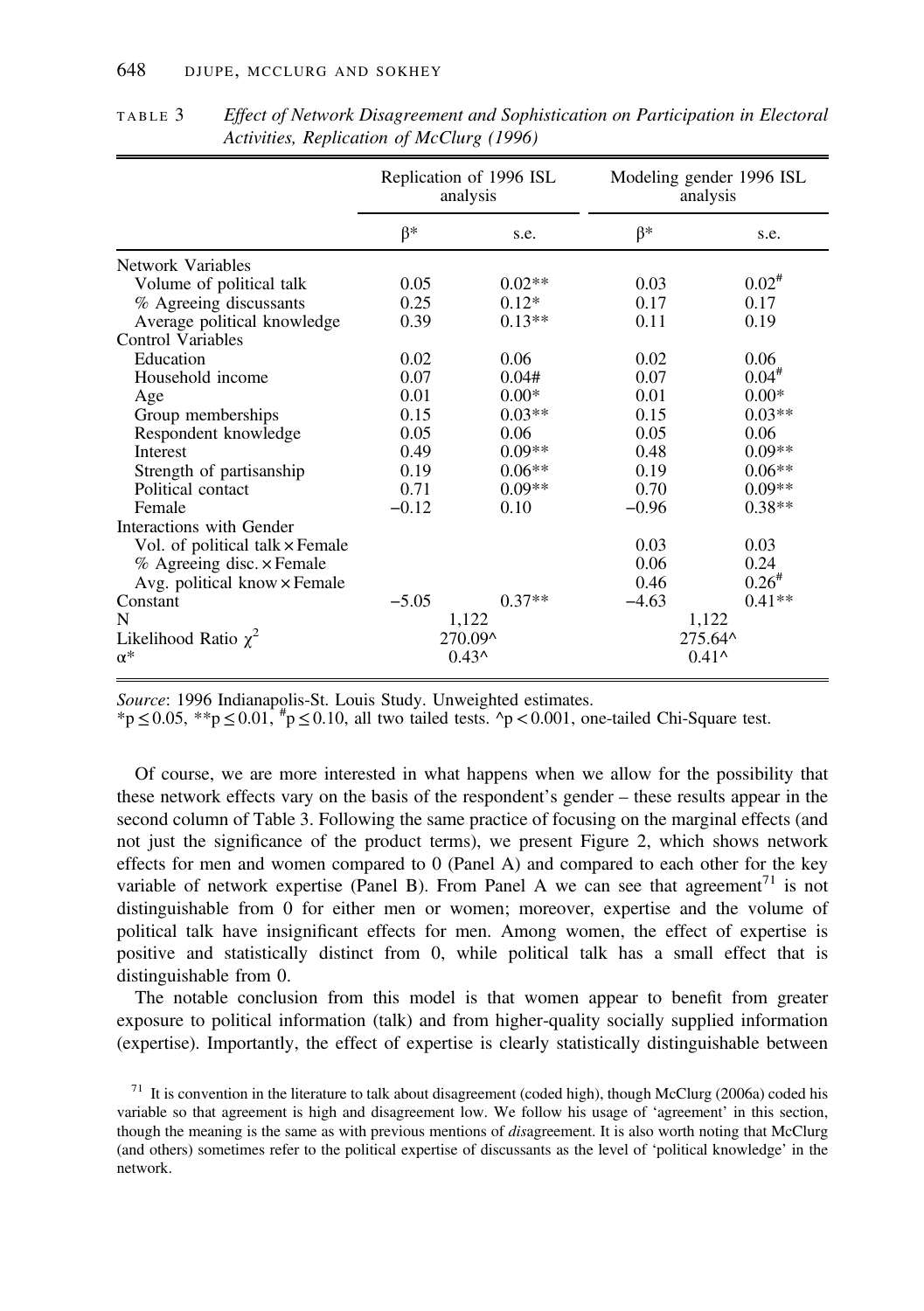<span id="page-12-0"></span>

Fig. 2. Examining gender by network interactions, 1996 ISL

men and women: women benefit from socially supplied expertise, while men do not. Panel B of Figure 2 confirms that these effects are different for men and women. Women engage in fewer political acts when they have low expertise levels in their networks (covering 61 per cent of the data), and this effect is indistinguishable only at the upper range of the measure. Put another way, socially supplied expertise acts as a significant subsidy for women, serving to equalize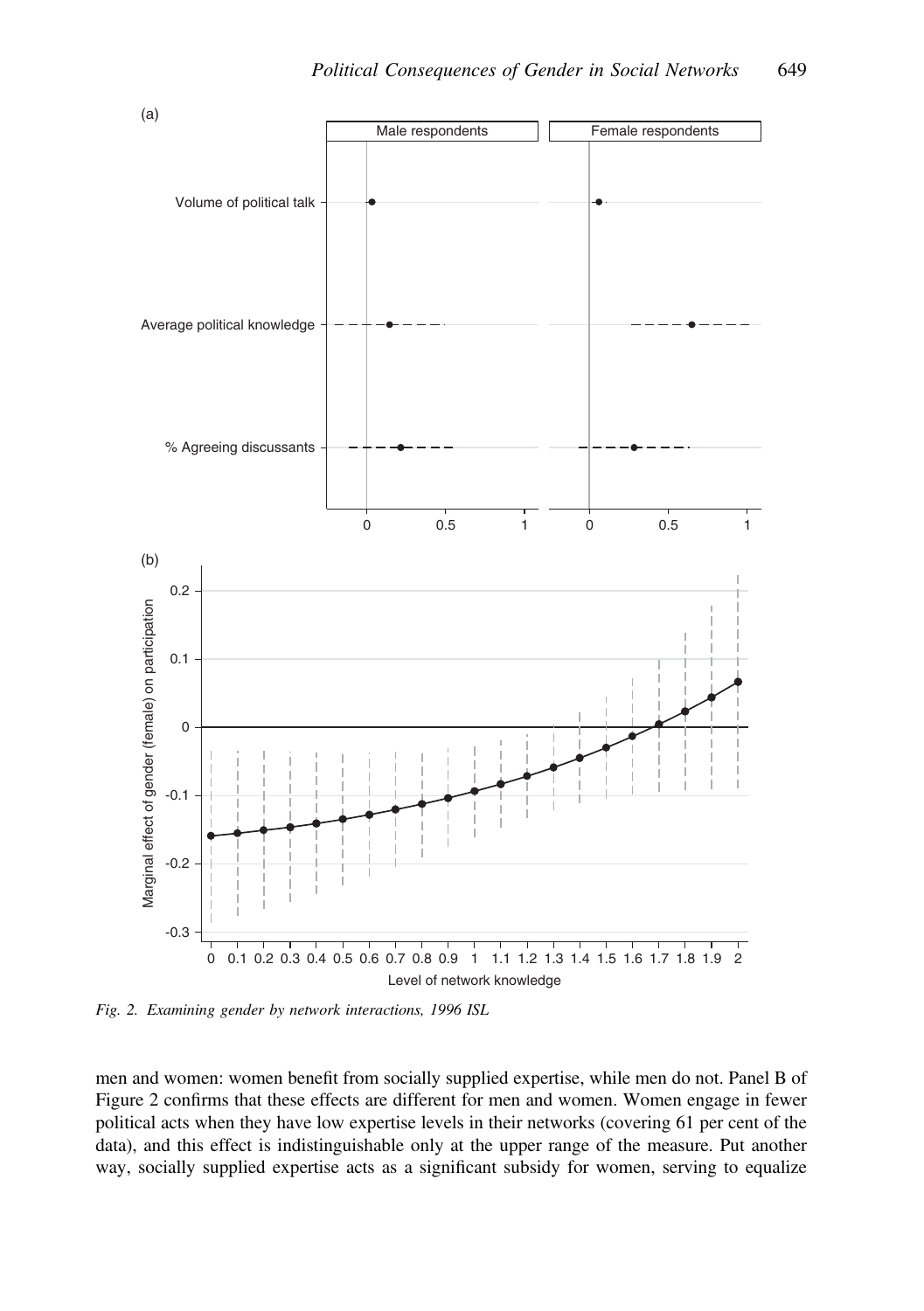participation rates between the sexes. Again, we see that a central finding from an important piece of social network research breaks down by gender. And although we do not find a similar effect of gender and disagreement as we did above, we note that this is consistent with McClurg's original idea: that expertise is more important than disagreement when it comes to the social foundations of participation.

# STUDY 3: THE 2008–09 ANES PANEL STUDY

Because the two datasets employed thus far are somewhat dated, we examine men's and women's responses to their networks with a more contemporary study. A social network battery was added to the September 2008 wave of the 2008–09 ANES Panel Study, which included questions that vary from those traditionally asked in studies such as the 2000 ANES, 1996 ISL, 1992 CNES and 1984 South Bend Study. Though these differences make comparability with prior datasets more difficult, these data remain quite useful for our principal concern: checking the robustness of gendered patterns of social influence.

The 2008–09 study also has its own set of advantages.<sup>72</sup> Chief among these is that the network battery contains two measures of disagreement: one generated by asking respondents about the partisanship of their named discussants, and the other by asking them about the overall difference between their named discussants' opinions and their own. Klofstad, Sokhey and McClurg refer to these measures as 'partisan' and 'general' disagreement, respectively, and find that the measures yield distinct patterns of effects (in terms of direction, size and statistical significance) on engagement, preferences and political participation.<sup>73</sup>

We follow Klofstad, Sokhey and McClurg in how we construct the network measures and in our presentation of separate models for each type of network disagreement. Aside from this, we diverge from their effort as we attempt to specify models that are as consistent as possible with those employed by Mutz and McClurg. There are unavoidable differences: weights are available for this study (though not for the two previous ones). Some measures used in the 1992 CNES and 1996 ISL are not available in the 2008–09 ANES study (namely, frequency of political discussion in networks and a conventional measure of network expertise), and a few measures included in the 2008–09 study are not available in either the 1992 CNES or the 1996 ISL (for example, political efficacy). The participation index is similar to those presented in the previous section,<sup>74</sup> and Poisson regression results appear in Table 4.<sup>75</sup> We present separate models for 'general' (first column) versus 'partisan' disagreement (second column), including interactions between gender and the network variables in both models. As with the other sets of analyses, summary statistics for all variables, additional specifications and additional graphs of substantive effects appear in the Appendix.

 $72$  Despite the differences in the content and question wording, our confidence in observed network effects may be greater than that of other studies, given that there is a clearly established temporal ordering (with the network measures appearing in September 2008 and the participation measures administered in November of that year).<br><sup>73</sup> Klofstad, Sokhey, and McClurg [2013.](#page-19-0)<br><sup>74</sup> The index runs from 0–5, and sums respondents' reports with respect to joining a protest/rally/

the more appropriate choice given the distribution of the participatory index.

demonstration, giving money to a political organization, attending a meeting, inviting/recruiting someone to a meeting, and distributing information or advertisements ( $\alpha = 0.75$ ).<br><sup>75</sup> Both Poisson and negative binomial models were estimated; diagnostics indicated that Poisson models were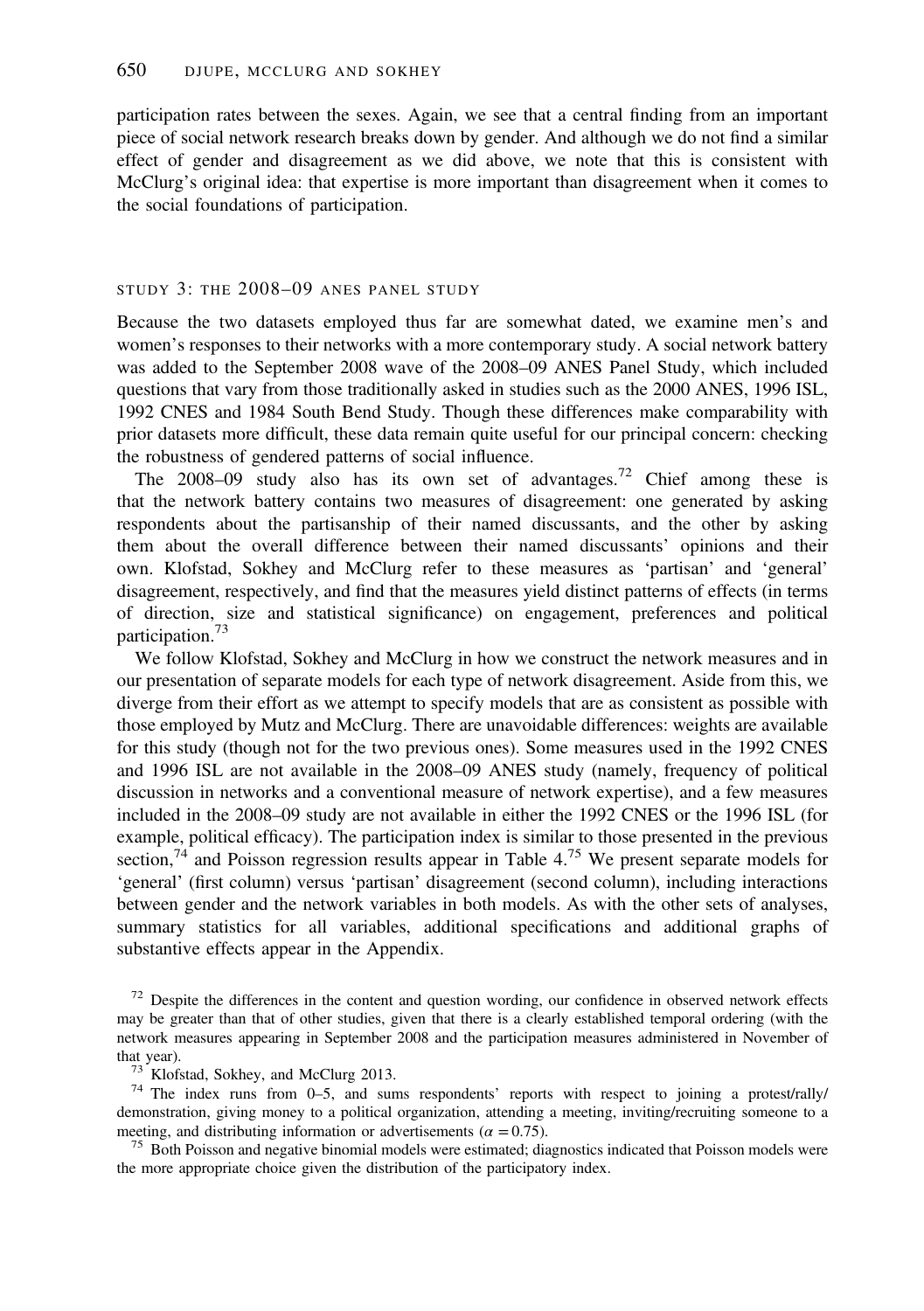|                                    | General disagreement<br>specification |               | Partisan disagreement<br>specification |               |
|------------------------------------|---------------------------------------|---------------|----------------------------------------|---------------|
|                                    | $\beta^*$                             | s.e.          | $\beta^*$                              | s.e.          |
| Network Variables                  |                                       |               |                                        |               |
| Discussant Disagreement            | $-0.02$                               | 0.05          | $-0.05$                                | $0.03^{*}$    |
| Average Education Level in Network | $-0.01$                               | 0.04          | 0.05                                   | $0.03^{*}$    |
| Network Size                       | 0.15                                  | $0.09^{#}$    | 0.10                                   | 0.08          |
| <b>Control Variables</b>           |                                       |               |                                        |               |
| Education                          | 0.14                                  | $0.03**$      | 0.11                                   | $0.03**$      |
| Household Income                   | 0.01                                  | 0.01          | 0.01                                   | 0.01          |
| Strength of Partisanship           | $-0.03$                               | 0.03          | $-0.02$                                | 0.03          |
| Age                                | 0.01                                  | $0.00**$      | 0.01                                   | $0.00**$      |
| <b>Interest</b>                    | 0.23                                  | $0.03**$      | 0.22                                   | $0.03**$      |
| Efficacy (external)                | 0.06                                  | $0.03*$       | 0.07                                   | $0.03**$      |
| Non-White                          | 0.03                                  | 0.08          | 0.06                                   | 0.08          |
| Female                             | $-0.44$                               | 0.51          | 0.28                                   | 0.49          |
| Interactions with Gender           |                                       |               |                                        |               |
| Disc. Disagreement $\times$ Female | 0.04                                  | 0.06          | 0.03                                   | 0.04          |
| Network Education x Female         | 0.05                                  | 0.04          | $-0.02$                                | 0.04          |
| Network Size × Female              | $-0.03$                               | 0.12          | $-0.02$                                | 0.12          |
| Constant                           | $-1.45$                               | $0.42**$      | $-1.90$                                | $0.36**$      |
| N                                  |                                       | 1,835         |                                        | 1,655         |
| Wald $\chi^2$ (sig)                |                                       | 233.11 (0.00) |                                        | 197.14 (0.00) |

| TABLE 4 | The Effect of Two Types of Network Disagreement and Network Sophistication |
|---------|----------------------------------------------------------------------------|
|         | on Political Participation – 2008–09 ANES                                  |

Source: 2008–09 ANES Panel Study. Weighted estimates (cumulative late panel), per ANES documentation.

Note: respondents reporting no discussants (networks of size 0) are excluded. Both negative binomial and Poisson models were estimated; diagnostics indicate that the Poisson models are more appropriate.  $^{\#}p \leq 0.10$ ,  $^{\ast}p \leq 0.05$ ,  $^{\ast\ast}p \leq 0.01$ , all two-tailed tests.

The results reflect a blend of the previous sets of estimates. Network size exerts a similar pull on political activity in the models;<sup>76</sup> disagreement (regardless of type) predicts less participation, while network education (the proxy for expertise in these models) is positively signed for the partisan disagreement specification. To fully test and interpret the gender interactions, we follow the previous routine and present [Figure 3](#page-15-0) – this shows whether the effects for men and women are distinguishable from 0 (Panels A and B), as well as whether they are distinguishable from each other (Panels C and D).

The effects of network size are similar between men and women across the two models; consistent with the results from previous years, a larger network boosts political activity. However, also consistent with the 1996 results, we see that for the general disagreement specification (Panel A), the marginal effect of network education on participation is only distinguishable from 0 for female respondents. Panel C assesses whether these effects of

<sup>&</sup>lt;sup>76</sup> Unfortunately, discussion frequency was not asked about each named discussant in the network battery. As an additional control, in the Appendix (pages 29–32) we present alternate specifications in which we include a non-network-related measure of discussion frequency (the number of days per week the respondent reports discussing politics). This measure is a significant predictor of participation, but does not meaningfully alter the results with respect to network education and disagreement.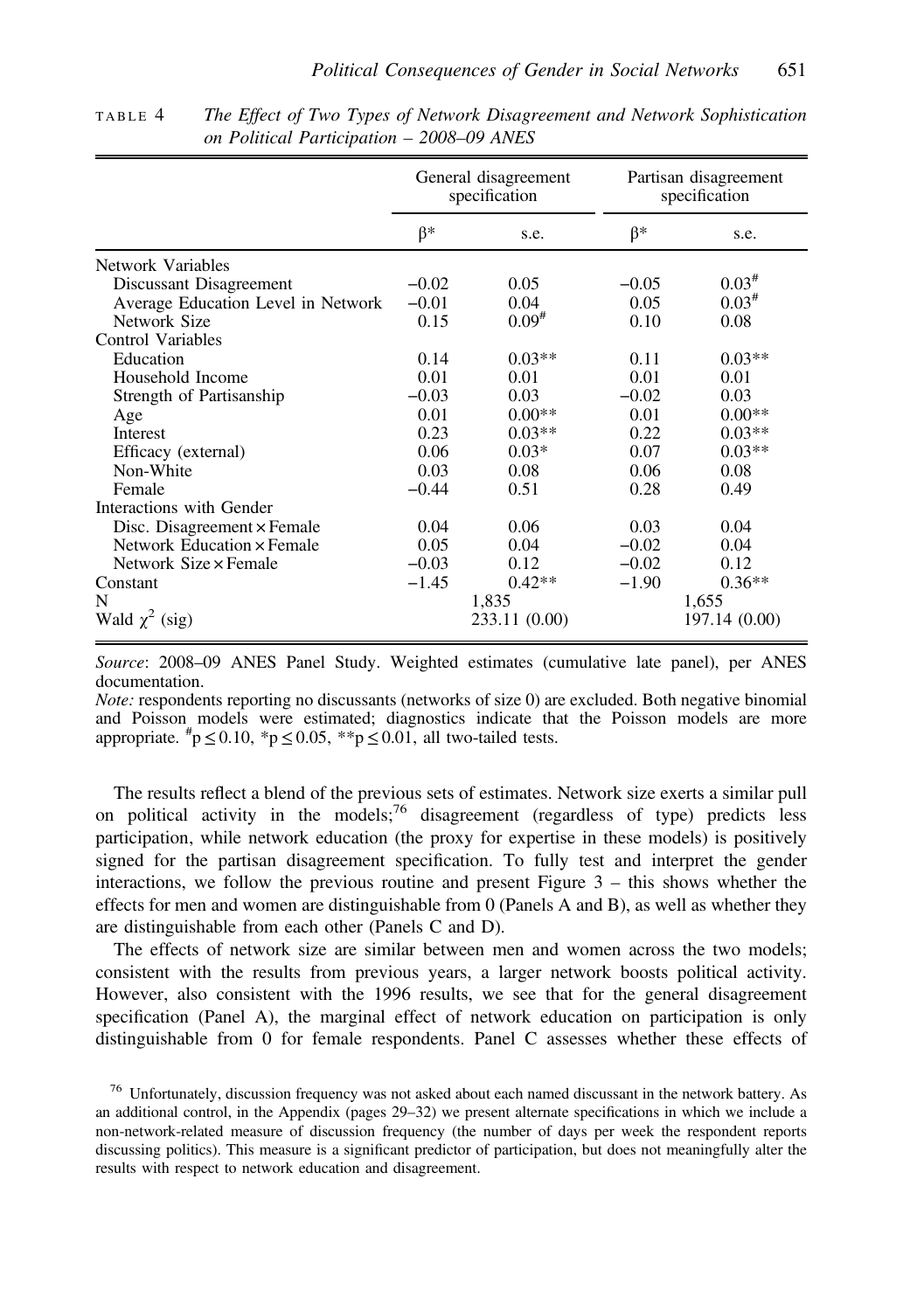<span id="page-15-0"></span>

Fig. 3. Examining gender x network interactions, 2008-09 ANES Note: estimates from Table 4 with 90 per cent CIs.

network education (first column of Table 3) are statistically distinguishable between men and women. The plot reveals that they are at the high end of network education (notably, a portion of the range where roughly 75 per cent of cases fall), suggesting that women receive a distinct boost in their political activity from more educated discussants.

'General disagreement' does not emerge as statistically significant for either men or women (Panel A), but the negative effects of 'partisan disagreement' (Panel B) are distinguishable from 0 among men, but not women. This suppressing effect of partisan disagreement for men is consistent with the ISL findings (Table 3), and both of these results stand in contrast to the patterns revealed in the 1992 CNES (Table 2). Panel D tests whether this effect is distinguishable by gender. Again we find men and women distinguishable across a portion of the range of interaction (specifically, most of the lower half of the disagreement measure, where about 50 per cent of cases fall) – this suggests the potential for men's political participation to be suppressed in the face of even relatively low levels of disagreement.

### DISCUSSION AND CONCLUSION

Multiple generations of research have found persuasive evidence that citizens' political choices cannot be understood without considering social sources of information. Many scholars press the argument that individuals are socially embedded, that they exercise imperfect control over their information sources and that this makes them pervious to the political cues constantly available to them. To be sure, people are not defenseless against the onslaught of socially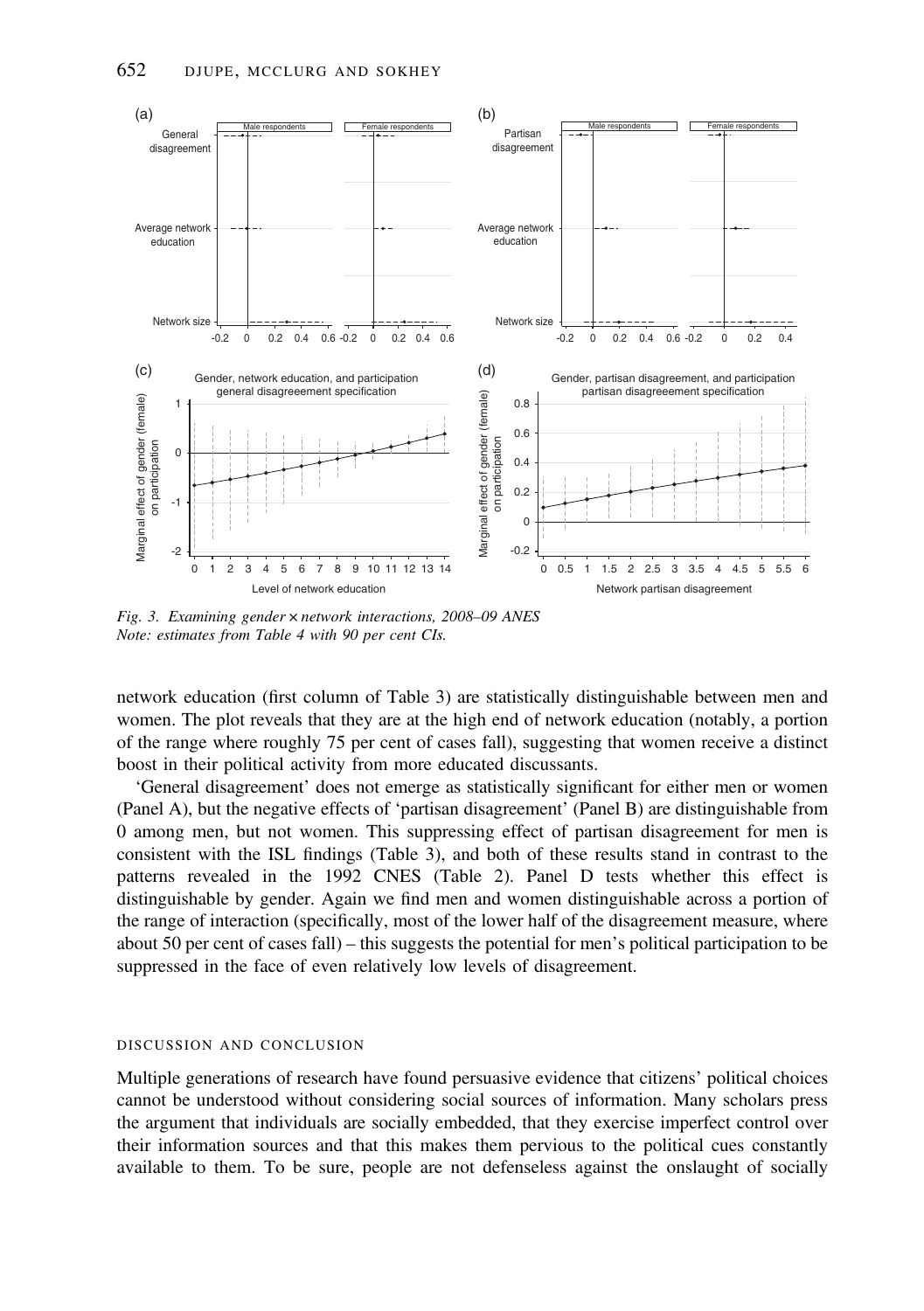supplied communication, and a number of studies have documented how personal commitments, network composition and social contexts serve to moderate the influence of discussion partners.

However, research in this area has largely avoided considering how the sociology and psychology of gender may constrain social influence. Despite powerful evidence from across the social sciences suggesting that gender will affect how social influence works, quite a bit of the extant research on political networks has not taken gender seriously, and some studies have not even controlled for it.<sup>77</sup> And, what research exists in political science has been focused more on network construction – on the different social experiences men and women are exposed to – than on men's and women's differential responses to such socially supplied information. Drawing on a considerable body of research from sociology, psychology, economics, women's studies and our own discipline, we argue that this is a serious oversight with serious potential implications for democratic practice.

Scholars studying social influence continue to be concerned with two essential characteristics of networks: their levels of disagreement and levels of political expertise. We have revisited prominent studies linking these concepts to rates of political participation, and these second looks reveal evidence that men and women respond to their social networks in different ways. Distinctions emerge in different samples, with different measures, and appear not to be limited by time or politics – they are present across a decade and a half, and across three distinct electoral contexts (the 1992, 1996 and 2008 presidential elections).

These results do not support any sort of blanket hypothesis generated from personality differences – namely, that women are more susceptible to social influence than men and will display consistently larger network effects. We also do not find consistent evidence that women are more strongly affected by disagreement; instead we find that in some instances *men* are more demobilized by disagreement. These inconsistencies may be the result of varying ways of capturing disagreement, not to mention the effects of time and model specification. Indeed, this set of findings keeps a directional conclusion about gender and interpersonal political disagreement out of reach. We are not yet able to comment on whether conflict avoidance weakens the role of network effects on women, or whether other mechanisms may be at play.

Instead, we find that across very different operationalizations, network expertise operates in a generally consistent manner, boosting the political activism of women to a greater degree than it does for men. Therefore, the one reasonable – if still tentative – conclusion to draw is that while the 'gender system' may perpetuate the perceived inequalities between men and women,  $78$ women are able to draw on this imbalance to greater participatory effect.

In our view, these results point to an overdue reconciliation of social network and social psychological approaches.<sup>79</sup> While pioneering work in the social sciences recognized the importance of both social pressures and individuals' psychological orientations to those pressures,80 work in political science distanced itself from the consideration of social communication by the time of The American Voter.<sup>81</sup> Recent studies of social network effects have paid more explicit attention to the response-side of social influence, $82$  but considerable work remains. It is undeniable that gender underlies commonly observed social network effects, but the

- <sup>77</sup> E.g., Erickson [2006](#page-18-0).<br><sup>78</sup> Ridgeway and Smith-Lovin [1999.](#page-20-0)<br><sup>79</sup> See also Mendelberg [2005.](#page-20-0)<br><sup>80</sup> See, e.g., Berelson, Lazarsfeld, and McPhee [1954](#page-20-0); Festinger [1957;](#page-18-0) Homans [1961](#page-19-0); Sherif et al. 1954.<br><sup>81</sup> Campbell et al. 196
- 
-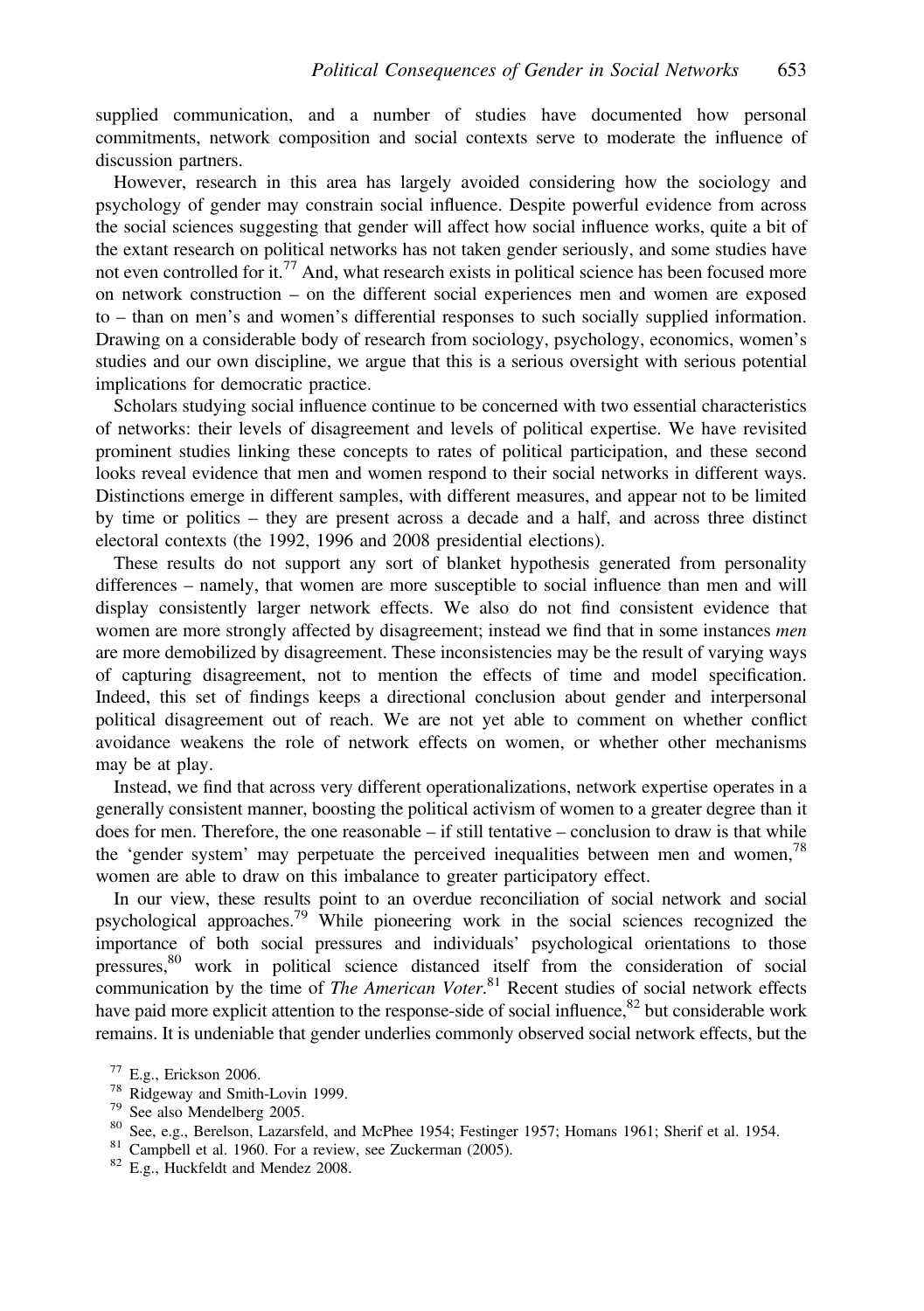<span id="page-17-0"></span>constellation of mechanisms needs further attention. Personality batteries hold some promise.<sup>83</sup> though the related expectations considered here found little support. Instead, perhaps concepts more closely tied to politics – such as conflict avoidance – could be given more attention.<sup>84</sup>

In closing, we return to what Mutz labeled the democratic dilemma – the notion that exposure to diverse political views induces higher levels of political tolerance and more moderate opinions, but at the same time inhibits participation in the political process. Although subsequent work has qualified this claim,  $85$  our investigation suggests that an important part of the story has been missed. Looking at gender and civic skill acquisition in the institutions of adult life, Djupe, Sokhey and Gilbert note that '[i]f exposure to political difference produces a gendered response, the resulting representational problem is specific, group-centered, and even more troubling than the one previously advanced, which is diffuse and pluralist'.<sup>86</sup>

We do find a gendered response to political discussion that undercuts a confident claim in the dangers of disagreement. Exposure to knowledgeable discussants is a consistent facilitator of women's participation, but not men's. In some studies, disagreement suppresses women's participation, while its results either disappear or work to disadvantage men in others. Taking gender seriously means that we do not necessarily observe a fundamental trade-off between disagreement and participation, $87$  but it also means that we cannot claim that social expertise is a universal 'good' when it comes to addressing participatory deficits.<sup>88</sup>

Research from across the social and behavioral sciences points to the need to examine gendered patterns of social influence, but does not provide clear theoretical expectations. We answer this call, but leave with additional questions. What emerges is a need to consider why we sometimes observe differences, and to examine the conditions that serve to create differences in the responses to social information. Fully understanding why women seem to benefit from socially supplied expertise, but understanding why the effects of disagreement sometimes break out by gender, necessitates resolving the tensions between: (1) the traits of men and women themselves (shaped by socialization, personality and genes); (2) the implications of different conceptualizations and measurements of core network concepts;<sup>89</sup> (3) the constraints imposed by semi-voluntary structural locations and different institutional treatments,<sup>90</sup> some of which serve to maintain the 'gender system'<sup>91</sup> and (4) the demands and opportunities of different electoral conditions/environments. Resolving this tension is beyond the scope of this article, but we urge researchers to design studies with this in mind, to further explore the mechanisms involved, and above all, to take gendered social dynamics seriously.

# REFERENCES

- Aldrich, Howard, Pat R. Reese, and Paola Dubini. 1989. Women on the Verge of a Breakthrough: Networking Among Entrepreneurs in the United States and Italy. Entrepreneurship and Regional Development 1 (4):339–56.
	-
	- <sup>83</sup> Gerber et al. [2010](#page-20-0); Mondak 2010.<br>
	<sup>84</sup> Mutz [2002;](#page-20-0) Testa, Hibbing, and Ritchie [2014;](#page-21-0) Ulbig and Funk 1998.<br>
	<sup>85</sup> E.g., McClurg [2006a.](#page-20-0)<br>
	<sup>86</sup> Djupe, Sokhey, and Gilbert [2007,](#page-18-0) 907.<br>
	<sup>87</sup> Mutz [2006.](#page-20-0)<br>
	<sup>88</sup> McClurg [2006a](#page-20-0).<br>
	<sup></sup>
	-
	-
	-
	-
	-
	-
	-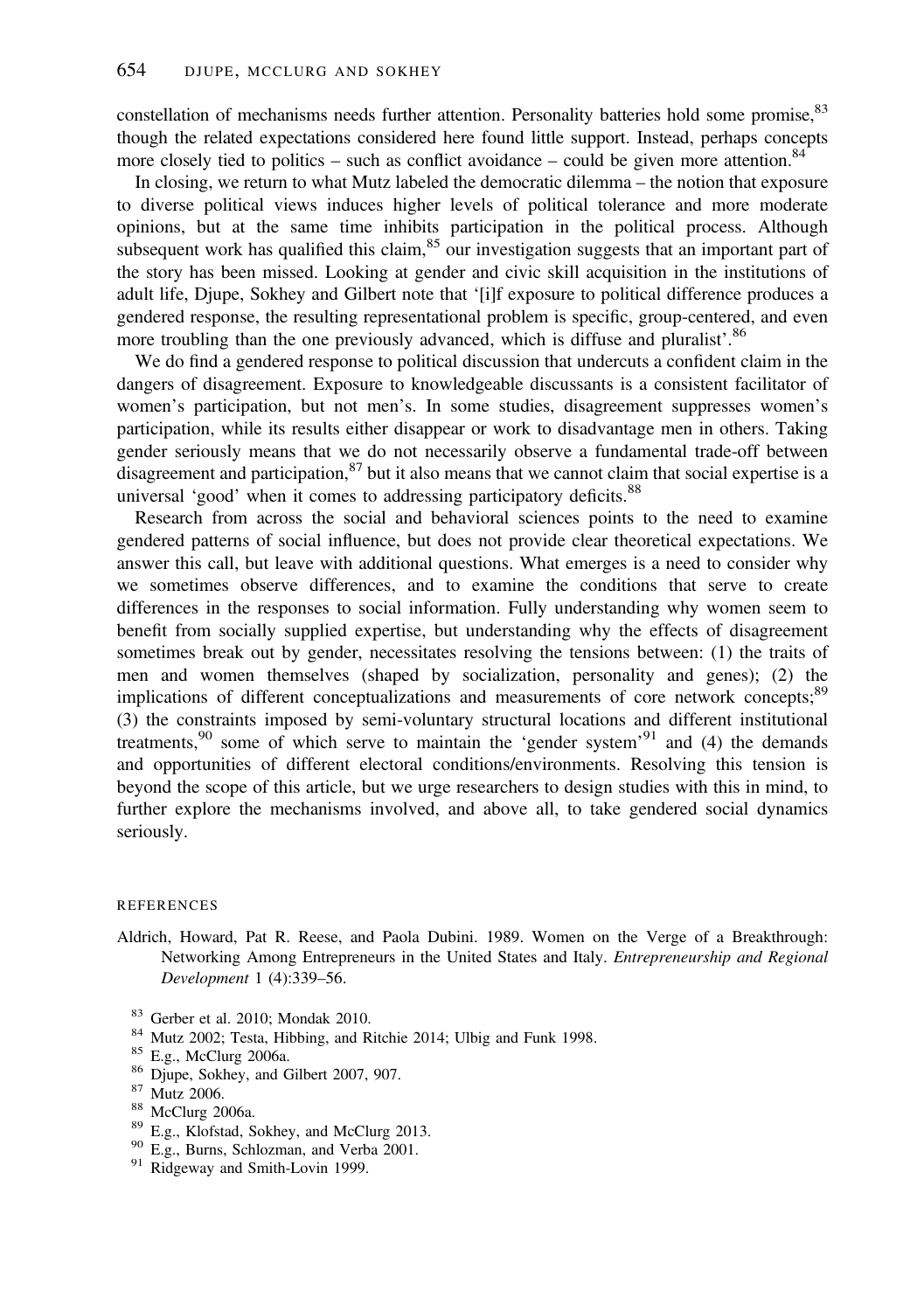- <span id="page-18-0"></span>Atkeson, Lonna Rae, and Ronald B. Rapoport. 2003. The More Things Change the More They Remain the Same: Examining Gender Differences in Political Attitude Expression, 1952–2000. Public Opinion Quarterly 67:495–521.
- Beck, Paul A. 1991. Voters' Intermediation Environments in the 1988 Presidential Contest. Public Opinion Quarterly 55 (3):371–95.
- Belenky, Mary Field, Blyth Clinchy, Nancy Goldberger, and Jill Tarule. 1986. Women's Ways of Knowing: The Development of Self, Voice, and Mind. New York: Basic Books.
- Berelson, Bernard R., Paul F. Lazarsfeld, and William N. McPhee. 1954. Voting. Chicago, IL: University of Chicago Press.
- Berry, William, Jacqueline H. R., DeMeritt, and Justin Esarey. 2010. Testing for Interaction in Binary Logit and Probit Models: Is a Product Term Essential? American Journal of Political Science 54 (1):248–66.
- Berry, William, Matt Golder, and Daniel Milton. 2012. Improving Tests of Theories Positing Interaction. Journal of Politics 74 (3):653–71.
- Books, John W., and Charles L. Prysby. 1991. Political Behavior and the Local Context. New York: Praeger.
- Brambor, Thomas, William R. Clark, and Matt Golder. 2006. Understanding Interaction Models: Improving Empirical Analyses. Political Analysis 14:63–82.
- Bromiley, Philip, and Shawn P. Curley. 1992. Individual Differences in Risk-Taking. In Risk-Taking Behavior, edited by J. Frank Yates, 87–131. New York: Wiley and Sons.
- Burns, Nancy, Kay Lehman Schlozman, and Sidney Verba. 2001. The Private Roots of Public Action. Cambridge, MA: Harvard University Press.
- Burt, Ronald S. 1998. The Gender of Social Capital. Rationality and Society 10 (1):5-46.
- Campbell, Angus, Phillip E. Converse, Warren E. Miller, and Donald E. Stokes. 1960. The American Voter. New York: John Wiley and Sons.
- Conover, Pamela J. 1988. Feminists and the Gender Gap. Journal of Politics 50:985–1010.
- Costa, Paul T. Jr., Antonio Terracciano, and Robert R. McCrae. 2001. Gender Differences in Personality Traits across Cultures: Robust and Surprising Findings. Journal of Personality and Social Psychology 81 (2):322–31.
- Delli-Carpini, Michael X., and Scott Keeter. 1996. What Americans Know About Politics and Why It Matters. New Haven, CT: Yale University Press.
- Djupe, Paul A., and Anand E. Sokhey. 2014. The Distribution and Determinants of Socially-Supplied Political Expertise. American Politics Research 42 (2):199–225.
- Djupe, Paul A., Anand E. Sokhey, and Christopher P. Gilbert. 2007. Present But Not Accounted For? Gender Differences in Civic Resource Acquisition. American Journal of Political Science 51 (4):906–20.
- Djupe, Paul A., and Christopher P. Gilbert. 2009. The Political Influence of Churches. New York: Cambridge University Press.
- Erickson, Bonnie H. 2006. Persuasion and Perception: New Models of Network Effects on Gendered Issues. In Gender and Social Capital, edited by Brenda O'Neill and Elisabeth Gidengil, 293–322. New York: Routledge.
- Feingold, Alan. 1994. Gender Differences in Personality: A Meta-Analysis. Psychological Bulletin 116:429–56.
- Festinger, Leon. 1957. Theory of Cognitive Dissonance. Evanston, IL: Row, Peterson Press.
- Gilbert, Christopher P. 1993. The Impact of Churches on Political Behavior. Westport, CT: Greenwood Press.
- Gilligan, Carol. 1982. In a Different Voice. Cambridge, MA: Harvard University Press.
- Gerber, Alan S., Gregory A. Huber, David Doherty, and Conor M. Dowling. 2012. Disagreement and the Avoidance of Political Discussion: Aggregate Relationships and Differences across Personality Traits. American Journal of Political Science 56 (4):849–74.
- Gerber, Alan S., Gregory A. Huber, David Doherty, Conor M. Dowling, and Shang E. Ha. 2010. Personality and Political Attitudes: Relationships across Issue Domains and Political Contexts. American Political Science Review 104 (1):111–33.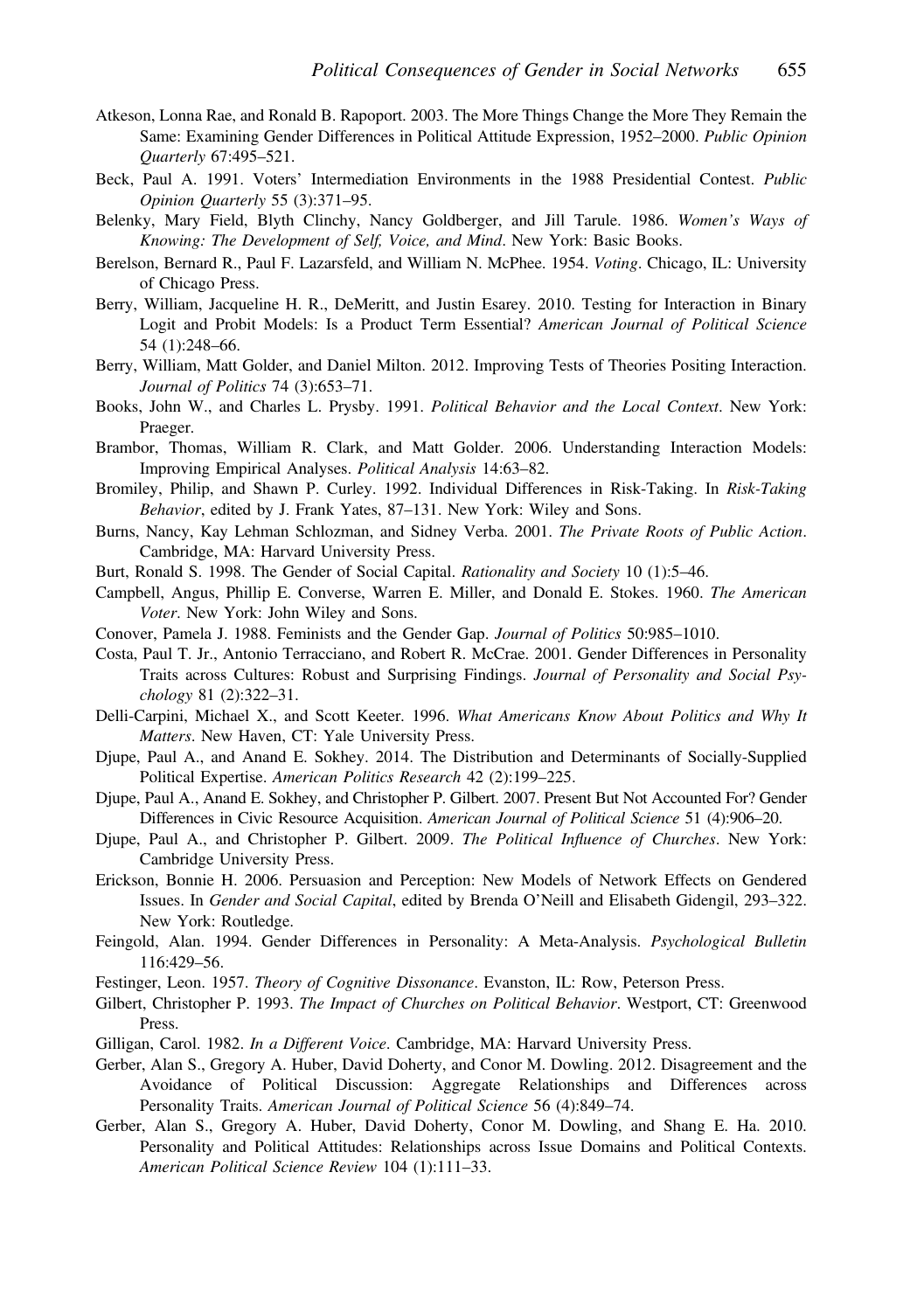- <span id="page-19-0"></span>Green, Donald P., and Alan S. Gerber. 2000. The Effect of a Nonpartisan Get-Out-the-Vote Drive: An Experimental Study of Leafleting. Journal of Politics 62 (3):846–57.
- Homans, George C. 1961. Social Behavior: Its Elementary Forms. New York: Harcourt, Brace, and World.
- Huckfeldt, Robert. 1986. Politics in Context: Assimilation and Conflict in Urban Neighborhoods. New York: Agathon Press.
- -. 2001. The Social Communication of Political Expertise. American Journal of Political Science 45 (2):425–38.
- Huckfeldt, Robert, Paul A. Beck, Russell J. Dalton, and Jeffrey Levine. 1995. Political Environments, Cohesive Social Groups, and the Communication of Public Opinion. American Journal of Political Science 39 (4):1025–054.
- Huckfeldt, Robert, Paul A. Beck, Russell J. Dalton, Jeffrey Levine, and William Morgan. 1998b. Ambiguity, Distorted Messages, and Nested Environmental Effects on Political Communication. Journal of Politics 60 (4):996–1030.
- Huckfeldt, Robert, Paul E. Johnson, and John Sprague. 2004. Political Disagreement: The Survival of Diverse Opinions within Communication Networks. Cambridge: Cambridge University Press.
- Huckfeldt, Robert, Jeffrey Levine, William Morgan, and John Sprague. 1998a. Election Campaigns, Social Communication, and the Accessibility of Perceived Discussant Preference. Political Behavior 20 (4):263–94.
- Huckfeldt, Robert, and Jeanette Morehouse Mendez. 2008. Moths, Flames, and Political Engagement: Managing Disagreement within Communication Networks. Journal of Politics 70 (1):83–96.
- Huckfeldt, Robert, and John Sprague. 1987. Networks in Context: The Social Flow of Political Information. American Political Science Review 81:1197–216.
- ——. 1995. Citizens, Politics, and Social Communications: Information and Influence in an Election Campaign. New York: Cambridge University Press.
- Huckfeldt, Robert, John Sprague, and Jeffrey Levine. 2000. The Dynamics of Collective Deliberation in the 1996 Election: Campaign Effects on Accessibility, Certainty, and Accuracy. American Political Science Review 94:641–51.
- Jacobs, Lawrence R., Fay L. Cook, and Michael X. Delli Carpini. 2009. Talking Together: Public Deliberation and Political Participation in America. Chicago, IL: University of Chicago Press.
- Kam, Cindy D., and Robert J. Franzese. 2007. Modeling and Interpreting Interactive Hypotheses in Regression Analysis. Ann Arbor: University of Michigan Press.
- Kaufman, Karen M., and John R. Petrocik. 1999. The Changing Politics of American Men: Understanding the Sources of the Gender Gap. American Journal of Political Science 43 (3):864–87.
- Kenny, Christopher B. 1992. Political Participation and Effects from the Social Environment. American Journal of Political Science 36 (1):259–67.
- Klofstad, Casey A., Scott D. McClurg, and Meredith Rolfe. 2009. Measurement of Political Discussion Networks: A Comparison of Two 'Name Generator' Procedures. Public Opinion Quarterly 73:462–83.
- Klofstad, Casey A., Anand E. Sokhey, and Scott D. McClurg. 2013. Disagreeing About Disagreement: How Conflict in Social Networks Affects Political Behavior. American Journal of Political Science 57 (1):120–34.
- Lake, Ronald La Due, and Robert Huckfeldt. 1998. Social Capital, Social Networks, and Political Participation. Political Psychology 19 (3):567-84.
- Leighley, Jan E. 1990. Social Interaction and Contextual Influences on Political Participation. American Politics Quarterly 18:459–75.
- ——. 1996. Group Membership and the Mobilization of Political Participation. Journal of Politics 58 (2):447–63.
- Long, J. Scott. 1997. Regression Models for Categorical and Limited Dependent Variables. Thousand Oaks, CA: Sage.
- Lynn, Richard, and Terence Martin. 1997. Gender Differences in Extraversion, Neuroticism, and Psychoticism in 37 Countries. Journal of Social Psychology 137 (3):369–73.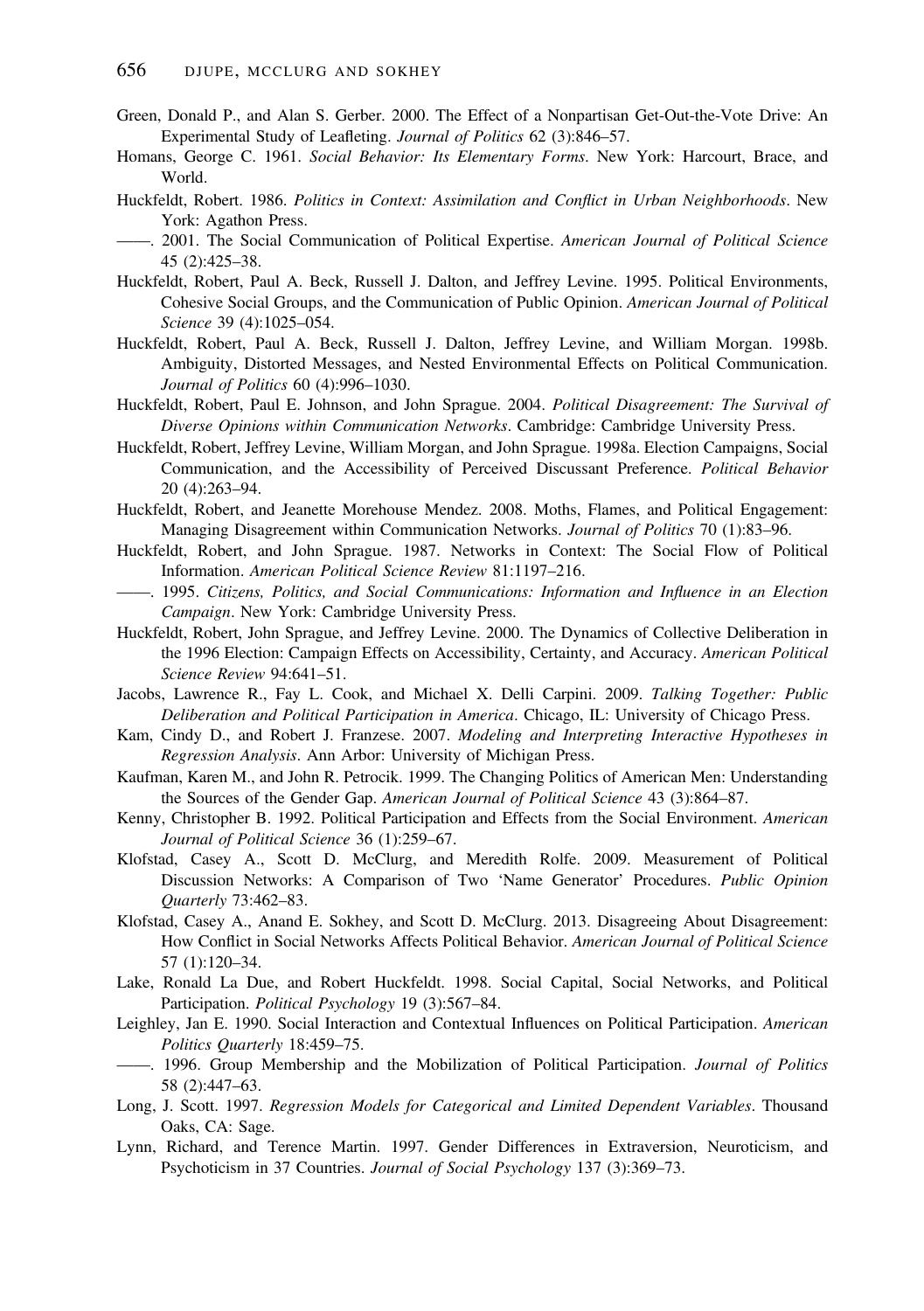- <span id="page-20-0"></span>Lyons, Jeffrey, Scott McClurg, Drew Seib, and Anand E. Sokhey. Forthcoming. Personality, Interpersonal Disagreement, and Electoral Information. Journal of Politics.
- Maddux, William W., and Marilynn B. Brewer. 2005. Gender Differences in the Relational and Collective Bases for Trust. Group Processes and Intergroup Relations 8 (2):159–71.
- Marsden, Peter V. 1987. Core Discussion Networks of Americans. American Sociological Review 52 (1):122–31.
- McClurg, Scott D. 2003. Social Networks and Political Participation: The Role of Social Interaction in Explaining Political Participation. Political Research Quarterly 56 (4):449–64.
- ——. 2006a. The Electoral Relevance of Political Talk: Examining Disagreement and Expertise Effects in Social Networks on Political Participation. American Journal of Political Science 50 (3):737–54.
- ——. 2006b. Political Disagreement in Context: The Conditional Effect of Neighborhood Context, Disagreement, and Political Talk on Electoral Participation. Political Behavior 28 (4):349–66.
- McPherson, J. Miller, and Lynn Smith-Lovin. 1982. Women and Weak Ties: Differences by Sex in the Size of Voluntary Organizations. American Journal of Sociology 87 (4):883–904.
	- ——. 1986. Sex Segregation in Voluntary Associations. American Sociological Review 51 (1):61–79.
- McPherson, J. Miller, Lynn Smith-Lovin, and James M. Cook. 2001. Birds of a Feather: Homophily in Social Networks. Annual Review of Sociology 27:415–44.
- Mendelberg, Tali. 2005. Bringing the Group Back into Political Psychology: Erik H. Erikson Early Career Award Address. Political Psychology 26 (4):637–50.
- Mendez, Jeanette, and Tracy Osborn. 2010. Gender and the Perception of Knowledge in Political Discussion. Political Research Quarterly 63 (2):269–79.
- Mondak, Jeffery J. 2010. Personality and the Foundations of Political Behavior. New York: Cambridge University Press.
- Moore, Gwen. 1990. Structural Determinants of Men's and Women's Personal Networks. American Sociological Review 55:726–35.
- Mutz, Diana C. 2002. The Consequences of Cross-Cutting Networks for Political Participation. American Journal of Political Science 46 (4):838–55.
- ——. 2006. Hearing the Other Side: Deliberative Versus Participatory Democracy. New York: Cambridge University Press.
- Popielarz, Pamela A. 1999. (In)voluntary Association: A Multilevel Analysis of Gender Segregation in Voluntary Associations. Gender and Society 13 (2):234–50.
- Richey, Sean. 2008. The Autoregressive Influence of Social Network Political Knowledge on Voting Behavior. British Journal of Political Science 38 (3):527–42.
- Ridgeway, Cecilia L., and Lynn Smith-Lovin. 1999. The Gender System and Interaction. Annual Review of Sociology 25:191–216.
- Rolfe, Meredith. 2013. Voter Turnout: A Social Theory of Political Participation. Cambridge: Cambridge University Press.
- Ryan, John B. 2011. Social Networks as a Shortcut to Correct Voting. American Journal of Political Science 55 (4):753–66.
- Schmitt, David P., Anu Realo, Martin Voracek, and Jüri Allik. 2008. Why Can't a Man be More Like a Woman? Sex Differences in Big Five Personality Traits across 55 Cultures. *Journal of Personality* and Social Psychology 94 (1):168–82.
- Sherif, Muzafer, O. J. Harvey, B. Jack White, William R. Hood, and Carolyn W. Sherif. 1954. Intergroup Conflict and Cooperation: The Robber's Cave Experiment. Norman: University of Oklahoma Book Exchange.
- Sokhey, Anand E., and Paul A. Djupe. 2011. Interpersonal Networks and Democratic Politics. PS: Political Science and Politics 44 (1):55–59.
- Sokhey, Anand E., and Scott D. McClurg. 2012. Social Networks and Correct Voting. Journal of Politics 74 (3):751–64.
- Stuhlmacher, Alice F., and Amy E. Walters. 1999. Gender Differences in Negotiation Outcome: A Meta-Analysis. Personnel Psychology 52:653–77.